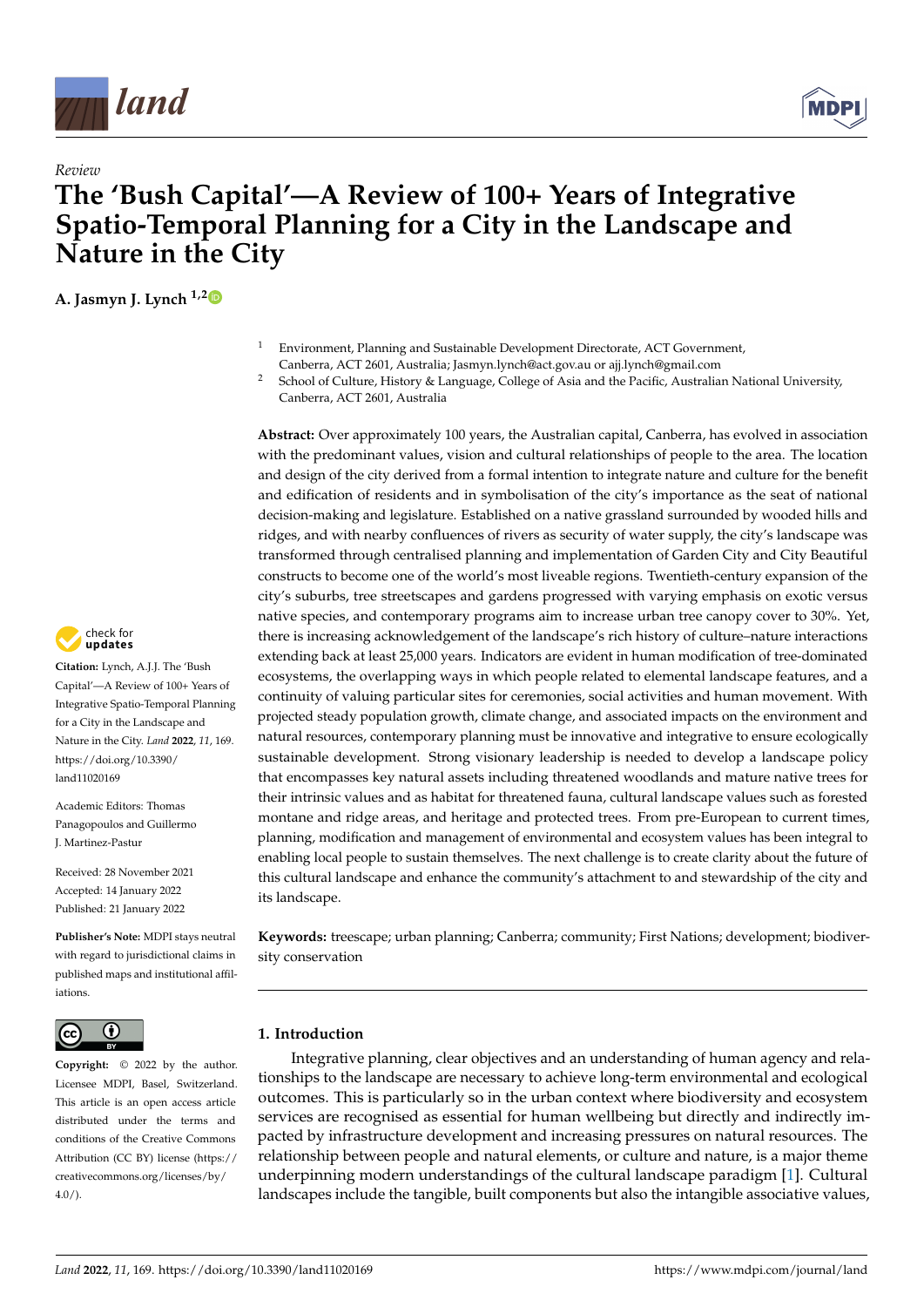such as being the space for human activity (culture) and experiences, and the ideological and political phenomena that shape society and the cityscape spatially, temporally and experientially [\[1\]](#page-17-0). Despite being inextricably dependent on nature, a particular society can dramatically alter a region's ecology and reshape nature as one group takes over or penetrates another group. This 'ecological imperialism' can be manifested through conscious policies, and passively with an influx of crops, weeds, germs and pests [\[2\]](#page-17-1). It has been particularly evident in relation to global exploitation and disturbance of forests, with deforestation generally increasing in parallel with population growth [\[2\]](#page-17-1).

Recognition of the importance of nature and international, national and regional mechanisms focused on biodiversity conservation and ecologically sustainable development have not prevented the global decline of biodiversity at rates unprecedented in human history [\[3,](#page-17-2)[4\]](#page-17-3). This is the case even within developed, well-resourced countries in both terrestrial and aquatic landscapes [\[4\]](#page-17-3). The primary drivers of ecosystem degradation and biodiversity loss are failures in governance, leadership and stewardship that have not prioritised coordinated, integrative planning, implementation and evaluation [\[5,](#page-17-4)[6\]](#page-17-5). Mc-Neely [\[7\]](#page-17-6) (p. 265) stated that 'all biodiversity problems reflect a conflict of interests between alternative uses of resources' since conservation values are just one of the diversity of interests needing to be balanced by politicians and decision makers. 'Mainstreaming' or internalising of biodiversity into policies, programs and behaviour in regional planning has been promoted as a solution  $[4,6,8,9]$  $[4,6,8,9]$  $[4,6,8,9]$  $[4,6,8,9]$  and aligns with the first principle of the Rio Declaration on Environment and Development, which specified a clear linkage between healthy, productive humans living 'in harmony with nature'. However, the worsening outcomes show that policy and management need to be adaptive, actively address pressures and manage risks, and challenge the dualistic separation of conservation and production outcomes that lead to the non-viability and loss of valued elements [\[10\]](#page-17-9).

Compartmentalised decision making and perspectives can undermine sustainability [\[5\]](#page-17-4), which reinforces the importance of leadership and participatory engagement in planning. These are needed to create a shared vision, change perceptions and enable knowledge synthesis, while also building a supportive organisation and the necessary political support [\[5\]](#page-17-4). Recognising that there are a multitude of pathways in decision making and interactions between them, Ruckelshaus et al. [\[11\]](#page-17-10) posited that small iterative approaches can be effective by engaging stakeholders in exploring the implications of novel policy approaches for changes in biodiversity, ecosystem services and human wellbeing and then ultimately integrating the values of nature into specific policies, plans and projects. Yet, because policies to conserve biodiversity tend to challenge social and economic behaviour by altering or restricting access to resources, the 'small wins' in biodiversity conservation must contribute to an overall strategy and systemic macro-level changes to facilitate transformative change towards sustainability [\[7\]](#page-17-6).

In the Australian Capital Territory (ACT), the location of the Australian capital city of Canberra, a wide range of strategies, plans and legislation are in place relating to biodiversity conservation and environmental sustainability. Nevertheless, the city's population of 430,000 is projected to reach 700,000 by 2058 [\[12\]](#page-17-11), placing substantial pressures on the regional environment. This article explores the changing landscape of Canberra, with a focus on tree-dominated ecosystems, by outlining the evolution of key planning stages. The city is exemplary in integrating nature and culture through its history of deliberative planning with the landscape defining and playing an intrinsic role in the city's design and social wellbeing [\[1\]](#page-17-0). While there are other cities, such as Zurich and Kyoto, that feature landscape open space around and within the urban area, the landscape context and environmental values of Canberra were embedded within its foundational vision and subsequent planning [\[13](#page-17-12)[,14\]](#page-17-13). The article draws on consideration of cultural landscape characteristics, the role and value of native and exotic species in the local landscape and urban context, and the importance of leadership in achieving transformative change. Key challenges for achieving biodiversity and sustainable development outcomes are discussed with conclusions for future regional planning needs.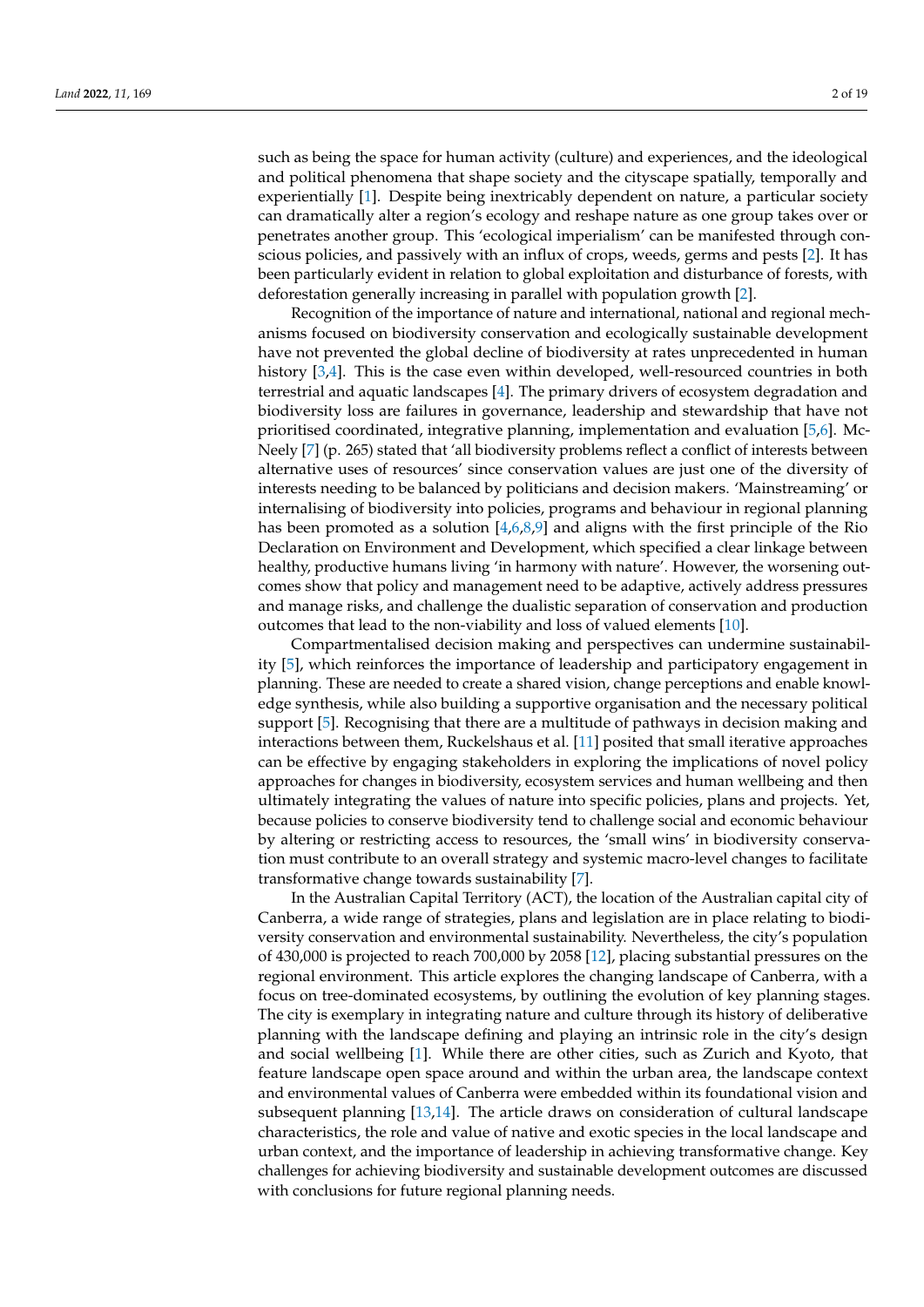#### **2. The Planning of a City in the Landscape**

Canberra has been a highly planned city from its inception in 1913, and this intensive planning history has differed from the development of other Australian cities. The city and its national significance were born from the federation of Australia in 1901, which united six self-governing colonies to form the Commonwealth of Australia. The Australian Constitution developed in 1901 required the creation of a national capital.

The subsequent eight-and-a-half-year search for a suitable site for the new federal territory explored various regions across south-eastern Australia, eventually settling, after protracted inter-governmental negotiations, on the present location because of its complex topography, shelter from cold winter winds, and capability of protecting water quality and storing water for ornamental purposes [\[13\]](#page-17-12). It was originally intended to include the catchments of two main rivers (Molonglo and Queanbeyan) to prevent their pollution upstream of the city [\[13,](#page-17-12)[15\]](#page-17-14). The layout of the city was similarly highly planned, the outcome of an international competition commissioned by the new federal government in 1911–1912 with designs superimposed on a recent contour map of the future city area. Submissions were expected to embody in their designs all recent developments in the science of town planning [\[16\]](#page-17-15).

The site selection and design competition focused attention on the role of landscape in the modern city and key elements of the emergent town planning movement. These included the British 'Garden City' movement, which emphasised spacious informality of concentric greenbelts, clusters of self-sufficient communities, with short commuting times and healthy, uplifting living conditions for the whole community [\[16,](#page-17-15)[17\]](#page-18-0). Another key influence was the Euro-inspired American 'City Beautiful' movement, which focused on grandeur, civic pride, enhanced sanitation and traffic circulation engendered through stately boulevards, parks and public spaces. It encapsulated a belief that such grandeur and beautification improve the landscape and inspire moral uplift and civic virtues. The submitted designs were perceived to reflect a sense of 'space, light, and open space as pillars of healthiness, social efficiency, and general quality of life' [\[17\]](#page-18-0) (p. 7).

The selected design plan by Americans Walter Burley Griffin and Marion Mahony Griffin was greatly influenced by topographical and landscape considerations. Two symmetrical land and water axes aligned with four local mountain summits and crossed the city to link nationally significant building sites in conspicuous positions against the forested landscape as a backdrop (Figure [1\)](#page-3-0). The Griffins had not yet visited the site but their design encapsulated a vision of Canberra being a 'city in the landscape', nestled amongst forested hills and situated astride the impounded waterway of the Molonglo River with aesthetic formal water basins as a centrepiece (now Lake Burley Griffin) that also augmented humidity and equability. Griffin's [\[18\]](#page-18-1) explanatory design report referred to 'great garden and water vistas', 'connected park or garden frontage for all the important structures', 'common gardens, irregular hill garden subdivisions', streets with 'stately open-branched, broad-leaf evergreen avenue trees', 'quadruple rows and supplemental shrubbery parkways for shade and shelter, wind and dust arresting' and 'beneficial sunlight'. Public spaces, national monuments, boulevards, and architectural features reflected a focus on grandeur, aesthetics and a democratic purpose of 'the greatest good for the greatest number'.

Incorporation of special views that reflect the local character and cultural context is a key consideration in defining a cultural landscape [\[1\]](#page-17-0). This is achieved in Canberra by maintaining continuity with key original design elements of the landscape's hills, ridges and valleys. More uniquely, the mixing of built infrastructure, natural infrastructure and plantings of stately exotic trees along with Australian native trees underlies the designation of the city as the Australian 'Bush Capital' [\[19\]](#page-18-2). Regardless, its implementation and grandiosity was challenged early on by government officials and through disinterest from politicians and the public [\[13](#page-17-12)[,15\]](#page-17-14).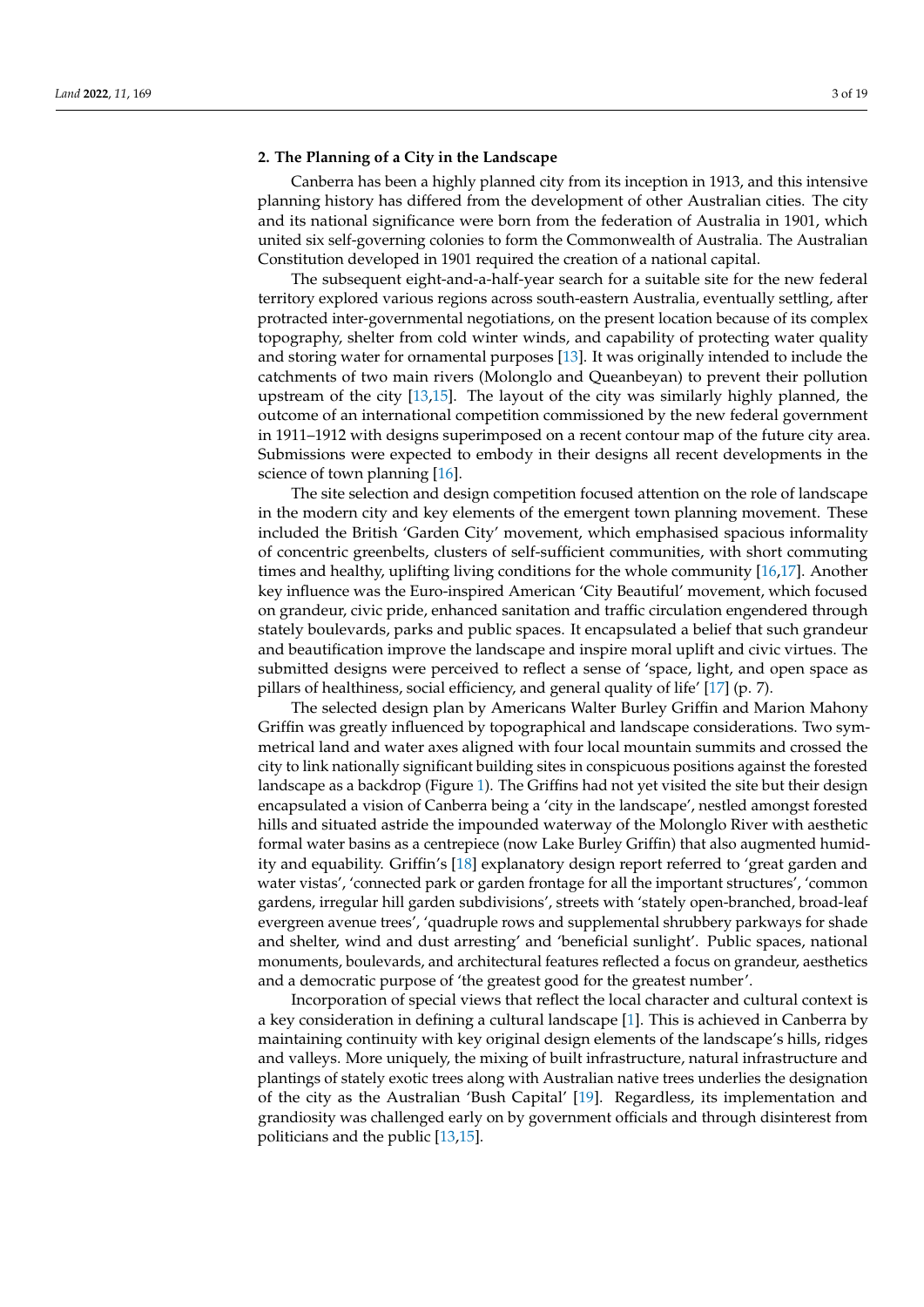<span id="page-3-0"></span>

Figure 1. View of central Canberra, showing the Land Axis (vertical) between Mt Ainslie and liament House on Capital Hill, the perpendicular Water Axis (upper horizontal line) across Lake Parliament House on Capital Hill, the perpendicular Water Axis (upper horizontal line) across Lake and a secondary Griffinia and a secondary municipal Axis original Axis original and all the secondary of municipal Axis original and average of municipal and average of municipal and average of municipal and average of mun buildings. The olive- or brown-coloured tree canopies are typically of native Australian species Burley Griffin, and a secondary Municipal Axis originally intended to form an avenue of municipal buildings. The olive- or brown-coloured tree canopies are typically of native Australian species whereas the green canopies are primarily exotic species.

The importance and need for protection of the intent and symbolism of the original in defining a cultural landscape in definition of the internation symbolism of the original urban design legacy was recognised in 1964 by the Commonwealth Government [\[20\]](#page-18-3). The about design legacy was recognised in 1964 by the commonwealth covernment [20]. The ACT's network of open space was formally conceptualised as Canberra's National Capital FICT 3 REWORK OF OPEN Space Was formally conceptabilised as Caliberra 3 Fundomial Capital Open Space System (NCOSS) and incorporated into planning regulation through the 1970s pen open of standard with Australian native trees along with Australian native trees and 1980s [\[20\]](#page-18-3). The NCOSS comprises the treed inner hills and ridges, the major (artificial) lakes and river corridors, and the views of mountains and bushland to the west of the early with the region's rural lands also part of the landscape setting. It now covers over city, with the region's rural lands also part of the landscape setting. It now covers over two-thirds of the ACT [\[17\]](#page-18-0).

Despite the ACT gaining self-government in 1989, the NCOSS was retained under control of the Commonwealth Government and legislated as 'designated land' under the National Capital Plan (1990, 2012). This unique land tenure arrangement means that all land is owned by the Commonwealth Government and leased to landholders, thereby preventing uncontrolled private development [\[21\]](#page-18-4). The National Capital Plan regulates development to preserve and enhance 'landscape features that give the national Capital its character and setting' while promoting local urban development that respects environmental values and sustainability [\[20\]](#page-18-3). The Territory Plan is the key statutory planning framework for the ACT but cannot be inconsistent with the National Capital Plan.

Just over 100 years after its conception, and with its population and extent far exceeding the original design, careful planning continues to be essential to ensure the city's liveability and the integrity of its vision for the next 100 years. Increasing pressure for urban densification, urban consolidation and high-rise buildings needs to be carefully managed to retain the open space, grandness, views of the surrounding hills and living infrastructure that are quintessential to Canberra's historic urban landscape foundation and its nature–culture interface [1,19]. An additional new imperative is the need for urban climate change adaptation. Meanwhile, the connection to the landscape of Canberra's First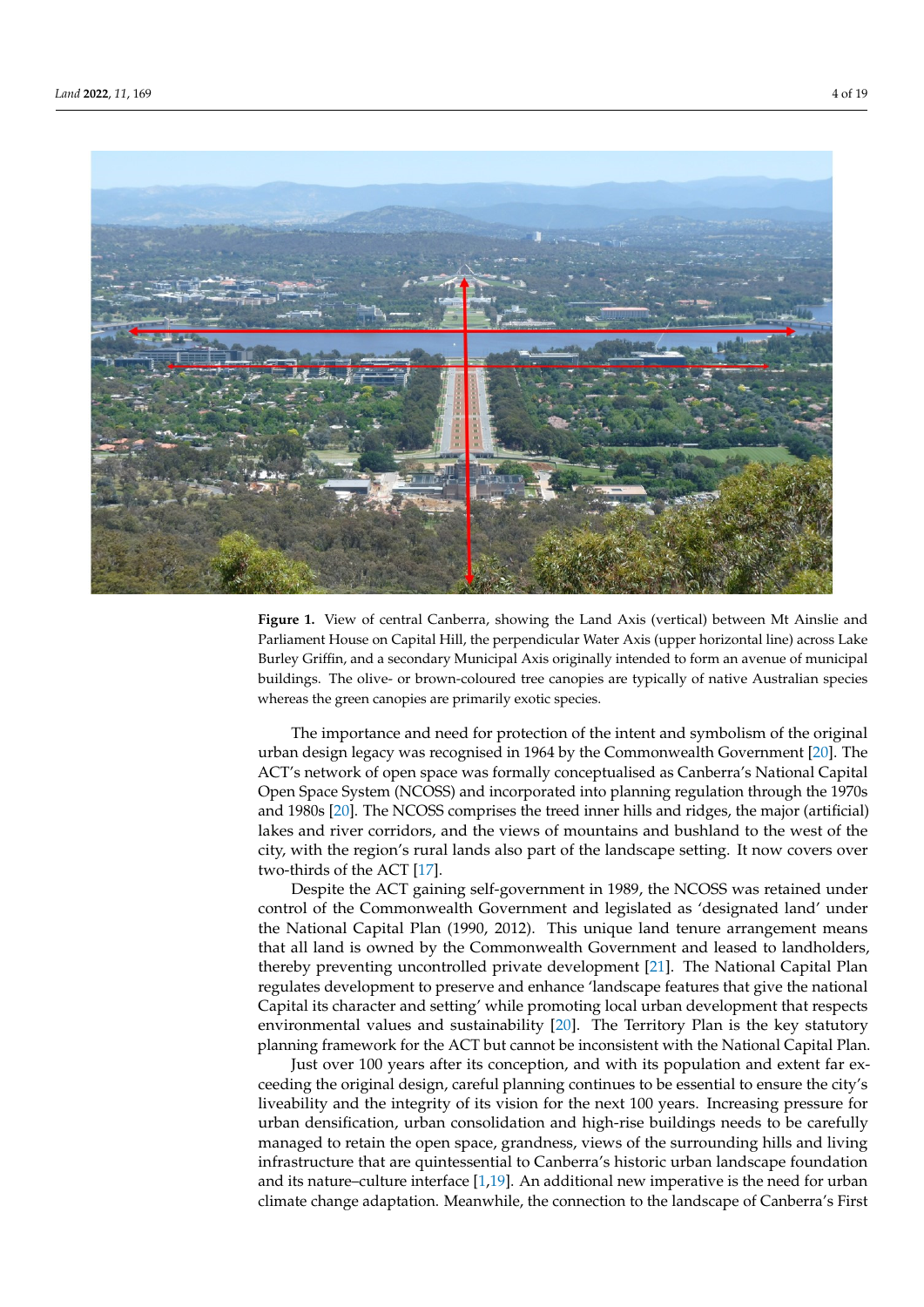Nations people may be fundamental to achieving long-term biodiversity conservation and ecologically sustainable development.

#### **3. Changes in Drivers of the Landscape and Its Forest Values**

Forested ecosystems have increased substantially in the Canberra region since settlement by Europeans, with varied focus through time on their extent, stand density and degree of 'naturalness'. A mosaic now exists of relatively 'natural' ecosystems (e.g., in nature reserves), modified or transitional vegetation (e.g., in public open space) and novel vegetation (e.g., in urban areas). The transition can be described in four phases: (i) pre-European settlement; (ii) colonial settlement; (iii) developing the grand vision; and (iv) suburban expansion and plan consolidation. These phases demonstrate the strong influence of people in shaping the region's landscape and the contrast with the typical global increase in deforestation with population growth [\[2\]](#page-17-1).

#### *3.1. Ngunawal Traditional Custodians*

<span id="page-4-0"></span>The ACT has a long history and, despite a harsh climate, reliable resource availability. Carbon dating affirms that the Traditional Custodians, the Ngunawal<sup>[1](#page-17-16)</sup> people, were in the landscape approximately 25,000 years ago at Birrigai rock shelter in the foothills of Namadgi National Park [\[22,](#page-18-5)[23\]](#page-18-6). Upland montane areas of the park, which are more climatically severe, were being actively utilised from around 8000 years ago as post-glacial conditions ameliorated [\[23\]](#page-18-6). Feasting on aestivating Bogong Moths (*Agrotis infusa*) in montane areas during summer was accompanied by social and ceremonial activities [\[22\]](#page-18-5). In contrast, the more climatically moderate tableland where Canberra is located (564 m altitude) provided a range of plants useful year-round as food, cordage, dye, gum, fish poisons, timber for spears, roofing, boomerangs, and bark for canoes, as well as various fish, marsupials and native rodents, reptiles and birds that also provided food, and some utilitarian items [\[24](#page-18-7)[,25\]](#page-18-8).

Reliability of food and water was essential for Ngunawal people as evidenced by the siting of some large campsites along major waterways [\[26\]](#page-18-9). Ecotonal areas, valleys and riverine areas were more intensively or frequently occupied due to water availability and more abundant flora and fauna resources [\[26,](#page-18-9)[27\]](#page-18-10). Local creeks were typically a chain of ponds lined with trees and shrubs and flowed rapidly only in flood [\[26\]](#page-18-9). Woodlands of large, scattered *Eucalyptus* trees (e.g., Yellow, Red and Apple Box; Red Gum; Stringybark) with a grassy groundcover dominated the lower slopes, while grasslands occupied low-lying areas with intense frosts or waterlogging [\[28\]](#page-18-11). Ridges above 640 m elevation supported open *Eucalyptus* forests of Stringybark, Scribbly Gum and Brittle Gum over a grassy understory when frequently burnt by Ngunawal people or a more closed canopy and shrubby understory with less burning [\[21,](#page-18-4)[26\]](#page-18-9). Fire was used by First Nations people in south-eastern Australia to attract herbivores to fresh growth, drive out game for hunting, to increase tuberous plants as staple foods, clean country and clear pathways [\[25](#page-18-8)[,29\]](#page-18-12).

Population estimates suggest around 400–500 Ngunawal people may have occupied the Canberra area when Europeans first arrived. With over 200 campsites identified so far [\[19,](#page-18-2)[25\]](#page-18-8), this number is likely to be an underestimate. Indeed, the site of the modern Australian Parliament was a camping ground for the Ngunawal people [\[30\]](#page-18-13), and a meeting place and ceremonial site where different tribal groups would come together [\[31\]](#page-18-14). Their system of pathways traversed between significant places such as tribal meeting areas, campsites, resource areas, and for travelling to other parts of their Country (landscape) and major spiritual and gathering places further away; the main pathways followed watercourses and the ridges and spurs of hills and mountains [\[26,](#page-18-9)[30,](#page-18-13)[31\]](#page-18-14). It is notable that the generally accepted meaning of the Ngunawal name for the Canberra area is 'meeting place' and that it is now the seat of national government [\[25\]](#page-18-8).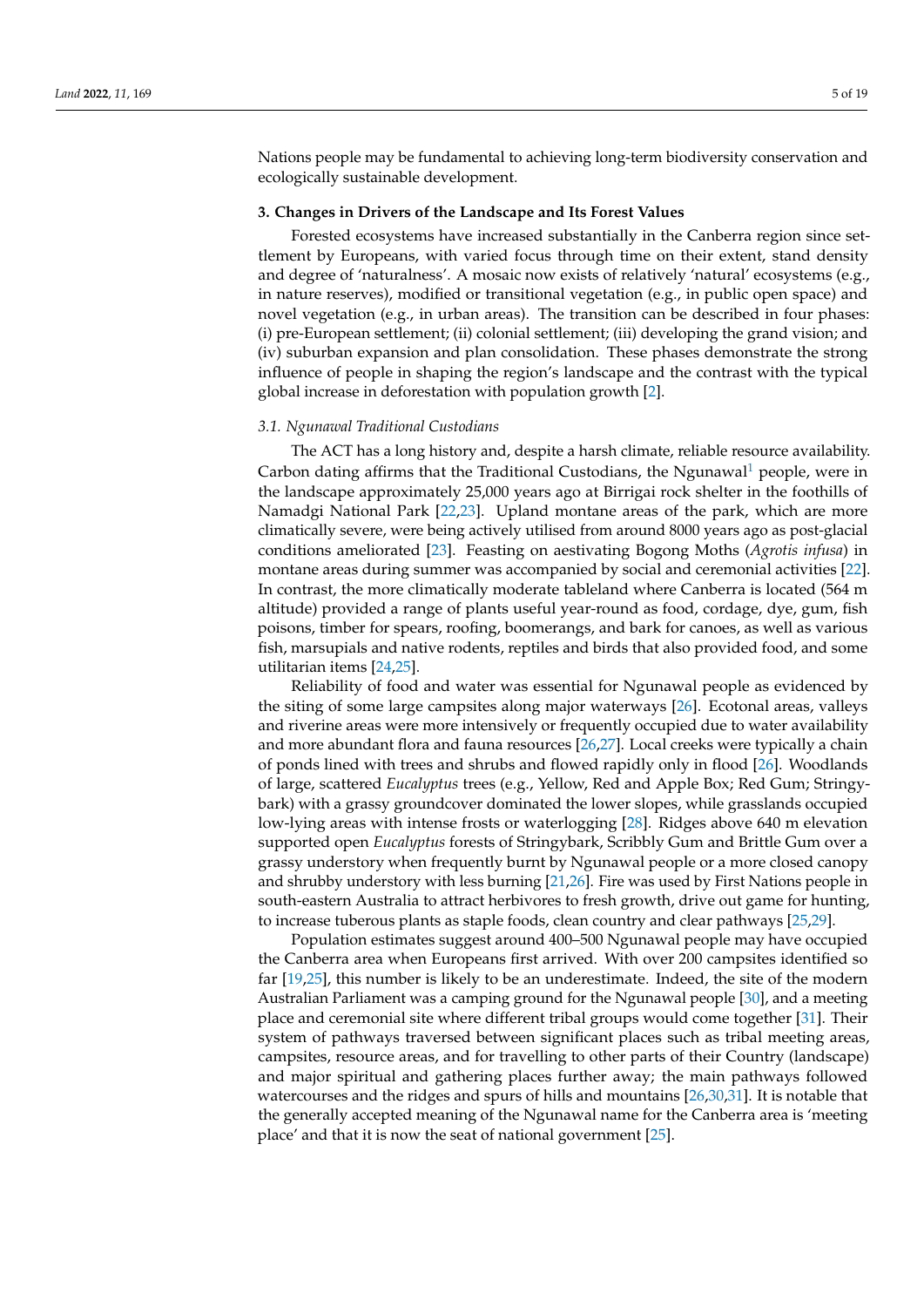#### *3.2. Colonial Settlement*

European settlement of the Canberra region (then known as the Limestone Plains) began after the earliest known explorers arrived in late 1820. The explorers were looking to confirm the presence of a large lake (now Lake George) and large river (the Murrumbidgee) of which they had learned from First Nations people [\[13\]](#page-17-12). Charles Throsby in 1821 described extensive plains with 'rich meadow land on the banks of the rivers' [\[32\]](#page-18-15). Notably, early explorers, settlers and shepherds used the Ngunawal pathways [\[32\]](#page-18-15) while some early settler's homesteads were built near or upon Ngunawal people's campsites [\[19,](#page-18-2)[26\]](#page-18-9).

Colonial settlers followed soon after, moving out from Sydney 200 miles away, which was already experiencing overstocking and drought. They focused on establishing large estates for grazing and some cropping near the Molonglo River [\[19](#page-18-2)[,32\]](#page-18-15). By 1828, 72 Europeans had relocated to the region [\[32\]](#page-18-15). Authorised land grants from 1824 to 1834 centred on the reliable major watercourses and grassy alluvial flats, but many were controlled by station managers or stockmen for absentee owners [\[15](#page-17-14)[,26\]](#page-18-9). The area's good grazing enabled one station-hand, Ainslie, to increase his flock from 710 to 20,000 sheep in nine years [\[32](#page-18-15)[,33\]](#page-18-16).

Legislative change in 1860 gave rights over smaller land blocks (around 30 hectares) in-between the large estates to be taken up by free selectors (farmers, squatters and dairymen) and tradesmen (millers, brickmakers, carpenters, blacksmiths, splitters, sawyers and fencers). This led to intensified land use for settlement and grazing, timber cutting for fencing and firewood, clearing to increase the area of grass for grazing, and cropping in cleared areas [\[26,](#page-18-9)[34\]](#page-18-17). The grassy woodlands were cleared for grazing and the dry forests on the hills and ridges were thinned or cleared [\[32\]](#page-18-15). For example, the slopes of Black Mountain (originally thinly wooded, now densely wooded) and Mount Majura were heavily cleared, burnt and grazed [\[15,](#page-17-14)[33,](#page-18-16)[35\]](#page-18-18). The increased slope runoff degraded the swampy lowlands and 'chain of ponds' on the plains and caused gully erosion [\[32\]](#page-18-15). Grazing impacted on the biomass and diversity of groundcover plants and tree regeneration [\[36\]](#page-18-19).

Extirpation of many native fauna followed, including of the Brolga, Bustard, Brush Turkey and Emu [\[26,](#page-18-9)[32\]](#page-18-15), with later incursions of feral animals, primarily foxes and cats, causing local extinction of various small marsupials and declining fish and bird species. Overfishing rapidly reduced the local fish fauna too [\[15\]](#page-17-14). Tree distributions altered also; the Stringybark *Eucalyptus macrorhyncha* no longer occurs on Mt Majura where it was listed in 1886 while *Casuarina stricta* has disappeared from areas where it was cut out or used as grazing fodder [\[35\]](#page-18-18).

The traditional lifestyles of the local Ngunawal people also rapidly diminished and changed after European settlement, with many enduring forced movement onto missions or reserves. Despite this, some Ngunawal Elders continued to recount their cultural Dream Time stories and to visit and maintain their sacred sites and cultural responsibilities [\[27](#page-18-10)[,30](#page-18-13)[,37\]](#page-18-20) (pp. 5, 30). Ample evidence of their cultural longevity and continuity is in stone arrangements, scarred trees, grinding stones, artefact scatters, stone and ochre quarries, and rock art paintings including at sites now under the city and lake [\[30,](#page-18-13)[31\]](#page-18-14). As the world's oldest living culture, even today, as recounted by Ngunawal Elders Wally Bell and Karen Denny in 2018, the culture of Ngunawal people spiritually draws them back to their significant cultural places to reconnect with the Dream Time. An ongoing connection to Country is an important part of Ngunawal culture and identity, manifested through active management and custodianship.

#### *3.3. Developing the Grand Vision*

In 1909, the site selected for the national capital was a windswept dusty plain with a scattering of European trees such as willows, elms, oaks and pines planted along river margins and around homesteads [\[34\]](#page-18-17). Oaks and willows provided stock fodder during drought periods [\[33\]](#page-18-16).

With little known of the suitability of trees to the local climatic and soil conditions, Charles Weston was appointed in 1913 as head of afforestation to select tree and shrub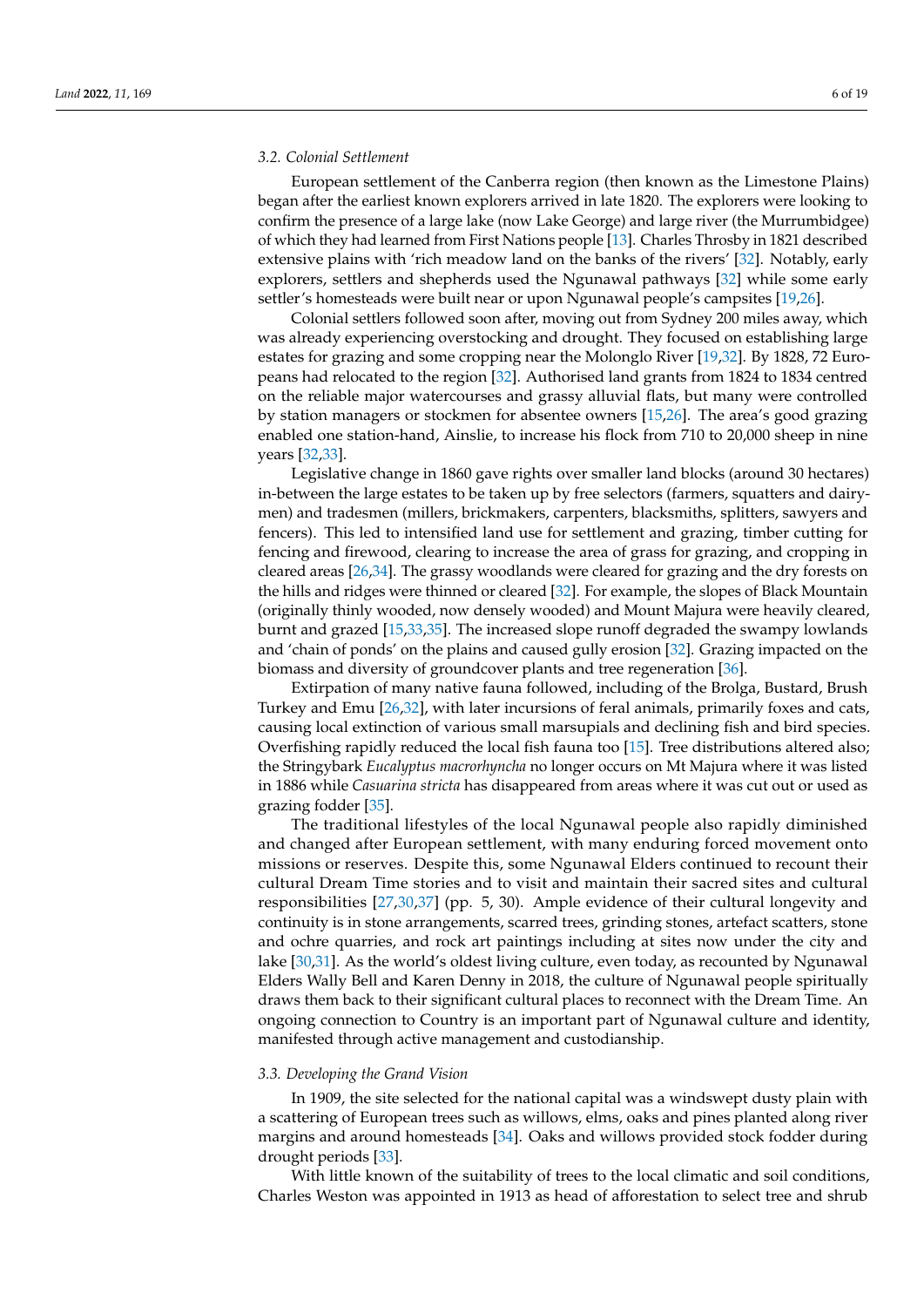species for landscaping the city. Weston had migrated from England only 17 years earlier and had a difficult challenge because of the region's infertile soils, the degradation from overstocking, exposure to westerly winds, low humidity, and severe, frosty winters but hot, dry summers with total rainfall as low as 326 mm in 1913 [\[16\]](#page-17-15). Weston experimented with sowing, raising and planting over 600 tree, shrub and crop (fruit, vegetables, grains) species, including non-locally occurring plants from across Australia and others from Europe, America and the Middle East. He kept detailed records of his seed sources and of trees native to the Territory. Formal plantings included plantations and corridors of Redwood (*Sequoia sempervirens*, *S. giganteum*), Roman Cypress (*Cupressus sempervirens*), American Elms (*Ulmus americana*) and Poplars (*Populus* spp.) [\[19\]](#page-18-2). He recommended fireresistant trees (e.g., poplar, elms and willows) to mitigate local bushfire risk and trees to support tanning and stock feed [\[16\]](#page-17-15). Plantations of Monterey and Ponderosa pines commenced in 1915 as an economic resource [\[21\]](#page-18-4).

Between 1912 and 1920, Weston coordinated 820,000 plantings, although possibly three-quarters were lost to drought or failed to establish [\[16\]](#page-17-15). The year 1920 marked the end of Griffin's oversight of the city's design and construction, which at that time consisted primarily of infrastructure for power supply, water storage, sewerage and road construction. An advisory committee was established to oversee plantings in the streets and avenues [\[16\]](#page-17-15).

The Canberra region is significant for other plant experimentation. In the late 1800s, crossbreeding of wheat varieties by the English immigrant William Farrer led to the development of a hybrid with increased resistance to rust disease. The new type was named 'Federation' after the 1901 creation of the Australian nation [\[33](#page-18-16)[,38\]](#page-18-21).

From 1921 to 1926, new policies and attitudes to vegetation were developed. Weston and the advisory committee instigated a range of initiatives and recommendations including the planting of over one million trees, the restriction of lawns to public gardens and public building surrounds due to their establishment and maintenance costs, a principle of linear plantings along avenues and roads but irregular groupings for parks, hedges as front boundaries rather than fences, and free plants for new home-owners and farm lessees [\[16\]](#page-17-15). Residential gardens were recognised as important components in achieving a world-leading garden city [\[16\]](#page-17-15). Retention of trees during engineering and building works also became topical, as reflected in an instruction from the Federal Capital Commission, established in 1925, to the Chief Engineer: no trees were to be cut down or trimmed wherever avoidable anywhere in the city plan or within 200 yards of the city's main entrance roads without official approval [\[16\]](#page-17-15).

Affiliation and commemorative plantings featured from 1926 with community, businesses or visiting dignitaries presenting trees for planting in main avenues and special locations [\[16\]](#page-17-15). A botanic garden was initiated in 1933 (but not publicly opened until 1970) to establish native plants and lead in their study and usage in urban landscaping, with additional annexes from 1951 at the coast for plant acclimatisation and another for alpine vegetation [\[16,](#page-17-15)[21\]](#page-18-4). A rainforest gully was enabled in the botanic gardens in 1974 by installation of a misting and irrigation system. The region's first flora and fauna reserve, now Tidbinbilla Nature Reserve, was proposed in 1935 although the land reservation took until 1950 [\[16\]](#page-17-15). Plantings of two local *Eucalyptus* trees in the grounds of Parliament House marked the jubilee year of 1951 along with 40,000 trees and shrubs in public areas and 20,000 in residential gardens [\[16\]](#page-17-15). Altogether, by 1964, almost three million trees and shrubs had been planted in Canberra [\[21\]](#page-18-4).

#### *3.4. Suburban Expansion and Plan Consolidation*

From a population size of around 800 in 1851 and 1921 individuals in 1911, Canberra grew to 5870 residents by 1927 [\[16,](#page-17-15)[33\]](#page-18-16). The national parliament opening in Canberra in 1927 and construction of permanent housing from 1926 led to an influx of civil servants [\[30\]](#page-18-13). The population swelled again with immigration after World War II and a Commonwealth Government policy of 1948 to transfer various departments to Canberra [\[30\]](#page-18-13). The propor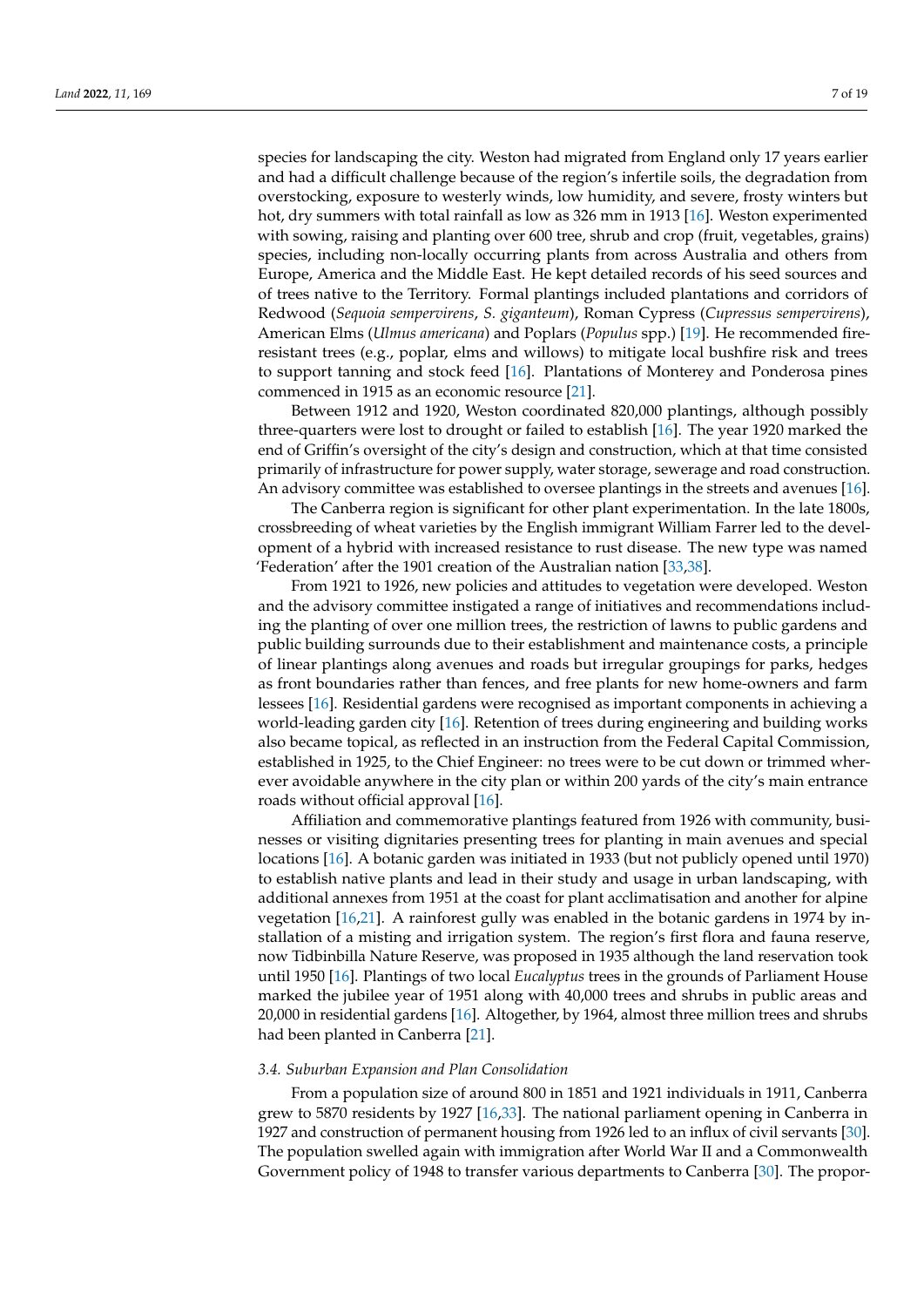tion of public officials compared to other sectors was (and remains) considerably greater in Canberra than in other Australian cities [\[21\]](#page-18-4).

The National Capital Development Commission (NCDC) was established in 1957 to continue urban planning. The NCDC reinforced the objectives of a 'large park-like landscape' and garden city residential standards in its first five-year plan [\[17\]](#page-18-0). It developed criteria for provision of parkland and open space of 4 ha per 1000 people, which was subsequently apportioned for active and passive recreation [\[34\]](#page-18-17). Changes in attitude to recreation and flexible use led to an integrated open space system that linked open space with parkland [\[34\]](#page-18-17). Canberra provides one of the world's most generous extent of parkland and public open space for a city [\[34\]](#page-18-17).

A landscape planning unit was formed in the mid-1960s with a native tree orientation [\[39\]](#page-18-22). Information was provided to residents about suitable species, gardening advice and the annual plant issuing program [\[17\]](#page-18-0). Land-use designs were developed to extend the city from the original plan for 75,000 residents to a population of 250,000 [\[21\]](#page-18-4). Districts in the valleys were linked by arterial roads and surrounded by vegetated hills, ridges and parklands extending west to the mountains.

Notably, in 1949, original plantings of American Elms and poplars along the primary road entrance to the city along Northbourne Avenue were replaced by local trees, *Eucalyptus blakelyi* and *E. mannifera*, demonstrating a growing acceptance of native species in horticulture [\[19\]](#page-18-2). A consultative committee on parks and gardens in 1944 argued for an Australian orientation in tree planting [\[16\]](#page-17-15). However, a strong ratio of almost four times the number of exotic species as native species was planted between the 1920s and 1950s [\[40\]](#page-18-23). It was not until the 1970s that plantings in some new suburbs were dominated by or exclusively native species [\[40\]](#page-18-23). This culminated in the 1980s with large-scale plantings of Australian trees, shrubs and groundcover plants in the Parliamentary zone around iconic national buildings including the High Court, National Gallery, the National Portrait Gallery and the new Parliament House, which was completed for the national bicentennial in 1988 [\[39\]](#page-18-22).

A distinction between native and local Australian plant species is important as the Northbourne Avenue corridor was supplemented in 1987 with planting of the non-local *E. elata* [\[19\]](#page-18-2). This tree selection focused on the aesthetic feature of drooping foliage rather than careful site selection as the species prefers deep moist soils and is only drought and frost tolerant once established. Similarly, the plantings around the national buildings were often native but not endemic to the Territory, being chosen for their stature and flowers.

Although the plantings in the Parliamentary zone were primarily aesthetic, they also purportedly represented participatory democracy [\[39\]](#page-18-22). Various exotic deciduous trees, notable for their autumnal leaf colour and now an autumnal tourist attraction, were planted in the 1960s, with pines and conifers planted as accents. Lombardy Poplars, White Poplars and English Elms were chosen for their yellow autumn leaves and later supplemented by the reds and browns of Pin Oaks, Liquid Ambers and Claret Ash [\[21\]](#page-18-4). The columnar form of poplars also emphasised the structure of adjacent iconic buildings such as the National Library and original Parliament House [\[19\]](#page-18-2). Meanwhile, a formal rose garden was developed with roses donated by rose societies in each state and by individuals across the country, an initiative which continues today [\[39\]](#page-18-22). This reflects the intention of the Parliamentary zone as a 'place of the people' while signifying the diversity of the country, its peoples, heritage and environments [\[39\]](#page-18-22).

More recently, a National Arboretum was opened in 2013 across a 250-ha site to replace *Pinus radiata* plantations that contributed to devastating bushfires in 2003 that impacted the south-western suburbs of Canberra. A national design competition informed a master plan based on 100 monoculture mini-forests of rare, threatened and symbolic trees from Australia and the world. This arboretum has so far established 44,000 trees and is another significant tourist attraction and recreational resource [\[14\]](#page-17-13).

The 'urban forest' of Canberra is a phrase used to describe the collective of trees within the city. It includes a diverse mixture of species, longevity and age classes, estimated in 2003 to comprise 400,000 trees of over 200 species [\[40\]](#page-18-23). Yet, some of the early planted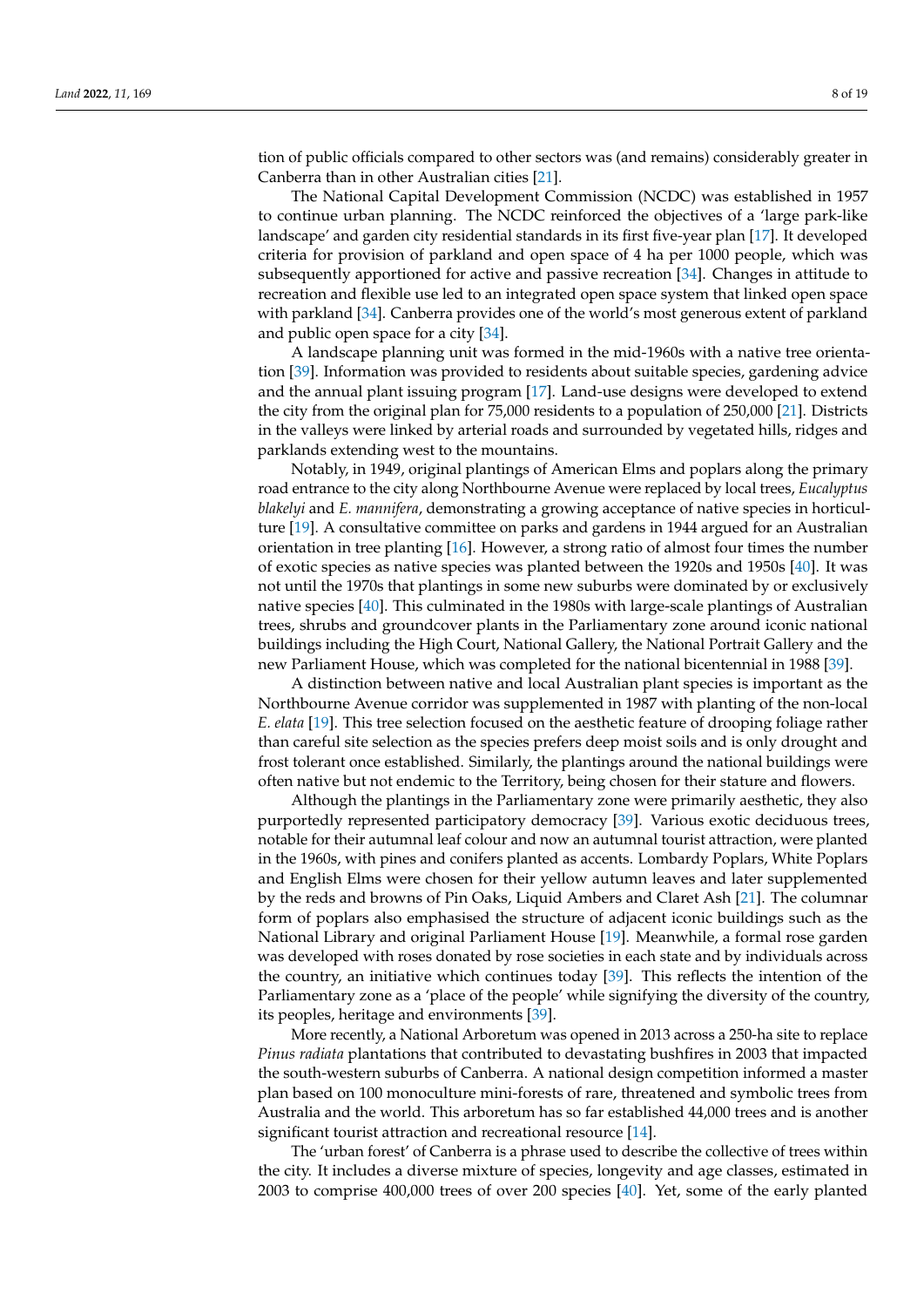exotic trees (e.g., poplars, Monterey Pines, willows, *Celtis australis* and *Pistachia chinensis*) are now classified under legislation as weed species and spread weed seeds into nature reserves. Similarly, many of the original exotic plantings are mature street trees and, in the harsh climate, are towards the end of their 'safe life' in an urban context [\[14](#page-17-13)[,40\]](#page-18-23). This creates a modern dilemma about whether the form or type of plant is a heritage value worth protecting or whether its loss or replacement with native species is more appropriate in the contemporary context.

More broadly, more than 70% of the Territory's 236,000 ha comprises national parks and nature reserves, far exceeding the Aichi Biodiversity Target of 17%. An additional 6600 ha is public urban open space.

#### **4. Extent of Native Woodland, Ecosystem Values and Threats**

At the time of European settlement, around one-third of the Territory was grassland or river flats with the remaining area comprising native forests and woodlands [\[34\]](#page-18-17). Although woodlands were the dominant vegetation of the region, they now often persist only as small, degraded remnants. Only 25% (i.e., 11,568 ha) of the extent of the main class (Yellow Box–Apple Box Grassy Woodland) prior to 1750 (i.e., pre-European settlement) remains. In contrast, there is less than 2% of Natural Temperate Grassland but around 99% of valley Snow Gum Woodlands remaining [\[41\]](#page-18-24). Although a substantial proportion (39%) of the remnant woodlands occur on lands managed by state government for conservation purposes, the majority (61%) are on rural lands, national land and other land managed primarily for other outcomes (Table [1\)](#page-8-0).

<span id="page-8-0"></span>

| <b>Table 1.</b> Remnant lowland woodland communities in the ACT. From [41]. |  |  |  |  |
|-----------------------------------------------------------------------------|--|--|--|--|
|-----------------------------------------------------------------------------|--|--|--|--|

|                                                                            |                  | Extent                                               | (Proportion)                        | by Tenure                                                            | Type *                                            |                  |
|----------------------------------------------------------------------------|------------------|------------------------------------------------------|-------------------------------------|----------------------------------------------------------------------|---------------------------------------------------|------------------|
| <b>Woodland Community</b>                                                  | Total Extant, ha | <b>Nature</b><br>Reserve/National<br>Park, ha $(\%)$ | Other<br>Conservation,<br>ha $(\%)$ | <b>Rural Leases or</b><br><b>Unleased Grazing</b><br>Licence, ha (%) | National Land-<br>Commonwealth<br>Managed, ha (%) | Other, ha $(\%)$ |
| Blakely's Red Gum-Yellow<br>Box Tall Grassy Woodland                       | 7196             | 2138 (30)                                            | 829 (11)                            | 3129(43)                                                             | 621(9)                                            | 477(7)           |
| Yellow Box-Apple Box Tall<br>Grassy Woodland                               | 4334             | 1289 (30)                                            | 251(6)                              | 2073 (47)                                                            | 349(8)                                            | 373(9)           |
| Red Box Tall<br>Grass-Shrub Woodlands                                      | 1776             | 359(20)                                              | 317(18)                             | 709 (40)                                                             | 335(19)                                           | 57(3)            |
| Ribbon Gum Very Tall<br>Woodland on alluvial soils<br>along drainage lines | 174              | 155 (89)                                             | 7(4)                                | 6(3)                                                                 |                                                   | 6 (4)            |
| Snow Gum Grassy<br>Mid-high Woodland                                       | 90               | 21(23)                                               | 3(3)                                | 61 (68)                                                              |                                                   | 5(6)             |
| Total                                                                      | 13,573           | 3963 (29)                                            | 1408 (10)                           | 5978 (44)                                                            | 1306(10)                                          | 801(7)           |
|                                                                            |                  |                                                      |                                     |                                                                      |                                                   |                  |

\* 'Other conservation' includes urban open spaces, special purpose reserves, hills, ridges and buffer lands and unleased areas managed to maintain natural values. 'Other' includes forests, roads, unleased land, Special Purpose Reserves managed for recreation, and private leased land.

Despite the loss of woodland across south-eastern Australia, the ACT contains some of the most intact woodland remnants, which are exceptional in their size, connectivity, diversity and habitat for threatened species. Many woodland areas have been lost in urban expansion, but others have been incorporated into nature reserves [\[36\]](#page-18-19). This includes significant remnants of the critically endangered Yellow Box–Blakely's Red Gum (Box–Gum) Woodland, which has reduced from 23% to 9% in the ACT between 1750 and 2000. There are no intact woodland landscapes remaining in the ACT and the patchy remnants are highly variable in condition and depauperate in habitat features such as hollows, logs and litter, particularly in urban areas [\[36\]](#page-18-19). Fortunately, the Territory's leasehold system discouraged the pasture improvement techniques (i.e., ploughing, fertilising and sown pastures) adopted in eastern Australia from the 1950s, which adversely impact the distribution and abundance of native plants [\[41\]](#page-18-24).

Woodland trees are highly valued for landscape amenity and enhancing property values, leading to the retention of many large mature native trees within suburbs, parklands, road reserves, easements and on rural lands. Some local scattered Yellow Box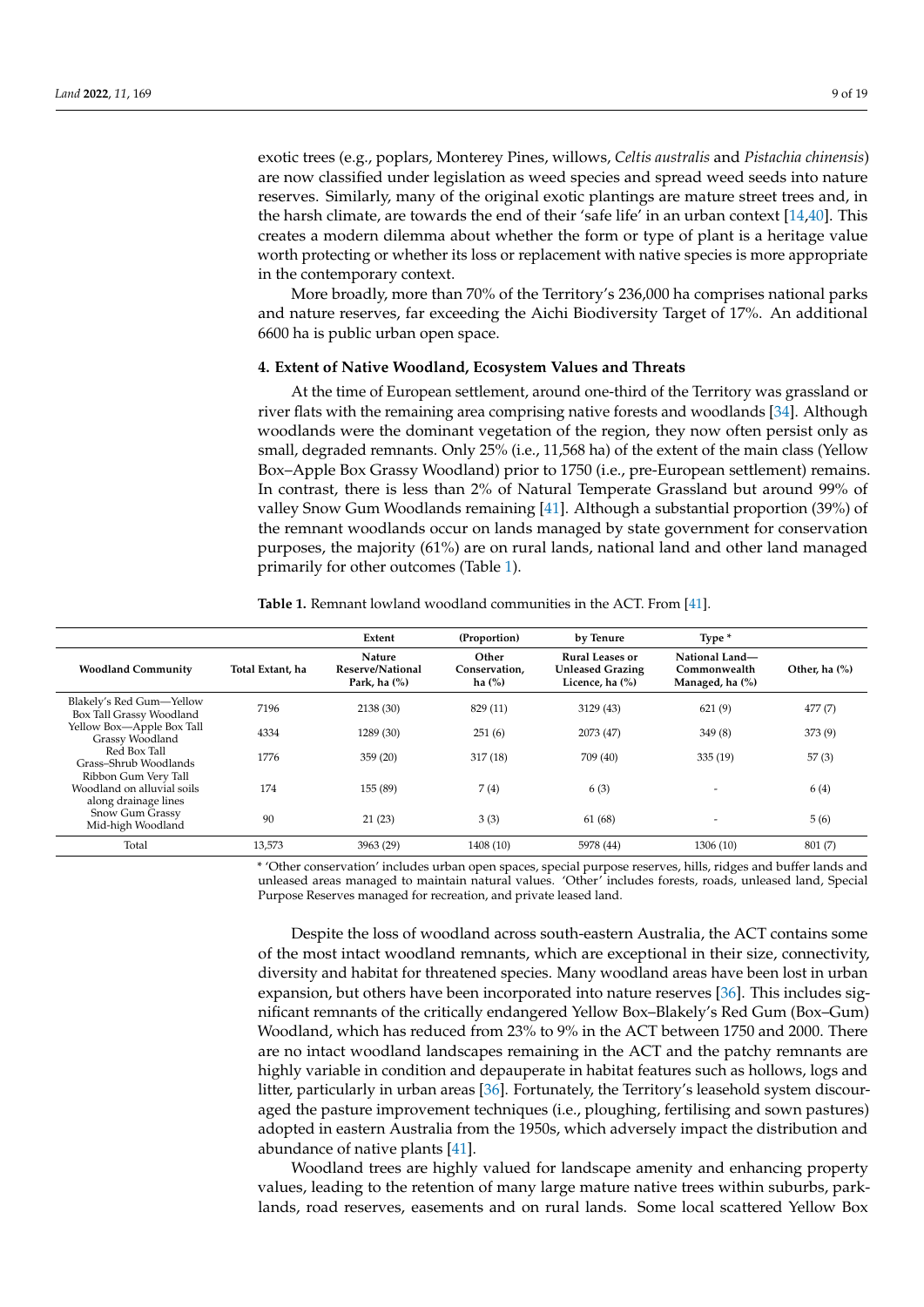(*Eucalyptus melliodora*) trees have been dated to over 300 years old [\[42\]](#page-18-25). Stands of trees and even isolated individual trees contribute to habitat connectivity for fauna, although the benefits are greater in larger stands and where the understory has been less modified by grazing [\[28\]](#page-18-11). However, urbanisation has fragmented the woodlands and created sharp habitat boundaries at the edge of nature reserves. It also increased recreation that impacts on some threatened species and various woodland birds that are in decline [\[36,](#page-18-19)[41\]](#page-18-24).

Ongoing threats to woodlands include urbanisation, overgrazing, inappropriate fire, invasive species, climate change and dieback [\[41\]](#page-18-24). Blakely's Red Gum (*E. blakelyi*) is particularly susceptible to dieback, but symptoms have been observed in eight *Eucalyptus* species in the ACT [\[43](#page-18-26)[,44\]](#page-18-27). *E. blakelyi* is a dominant canopy species in Box–Gum Woodland. The species is at the limit of its thermal range in the ACT and vulnerable under the increasingly warm climate and increasingly consecutive years of stressful precipitation conditions during the growth season, based on 1940–2017 data [\[43\]](#page-18-26). Its decline has major implications for the viability of environmental offsets, created under national legislation to compensate for development impacts on this threatened ecosystem, and also because of the risk to the threatened Superb Parrot (*Polytelis swainsonii*) and other threatened birds that nest in *E. blakelyi* hollows. New plantings do not compensate for the ongoing loss of many mature and over-mature trees or tree hollows, which take over a century to form [\[14,](#page-17-13)[44\]](#page-18-27).

An evaluation of changes in urban mature trees between 2004 and 2015 showed that suburban development initially causes a marked decrease in mature tree canopy cover, presumably largely of native trees, although with gains of younger and possibly primarily non-native tree species in gardens and road verges (Table [2\)](#page-9-0). Canopy cover was analysed by the ACT Government using 2004 SPOT-5 satellite imagery and 2015 LiDAR (Light Detection and Ranging) aerial-imaging data for several early established suburbs, recently established suburbs, nature reserves and rural areas of the ACT [\[45\]](#page-18-28). Notable was the considerable gain of tree cover and number in most of the analysed rural areas and nature reserves. This may be due partly to environmental plantings as well as reduced livestock impacts on regeneration. It would be valuable to assess in more detail the relative gain and loss of native trees across the tenure types, and particularly of mature native trees. Detailed ground surveys and mapping are needed to distinguish native from exotic trees, but the mapping provides a robust baseline for future analyses of tree cover change.

|                   | <b>2004 Tree</b><br>Cover $(m^2)$ | 2015 Tree<br>Cover $(m^2)$ | No. of<br><b>Trees Lost</b> | No. of<br><b>Trees Gained</b> | Change in<br>Cover (ha) | <b>Tree Cover</b><br>Change $(\%)$ |
|-------------------|-----------------------------------|----------------------------|-----------------------------|-------------------------------|-------------------------|------------------------------------|
| 4 'new' suburbs   | 554.277                           | 482.373                    | 742                         | 166                           | $-7.2$                  | $-12.97$                           |
| 4 'older' suburbs | 2,076,676                         | 2,098,911                  | 744                         | 819                           | $+2.0$                  | $+1.07$                            |
| 3 nature reserves | 2,568,743                         | 2,741,814                  | 271                         | 1239                          | $+17.31$                | $+6.74$                            |
| 4 rural areas     | 7.350.240                         | 7.794.524                  | 694                         | 2523                          | $N/A$ <sup>*</sup>      | $+6.00$                            |

<span id="page-9-0"></span>**Table 2.** Changes in trees and mature tree cover, 2004–2015. From [\[45\]](#page-18-28).

\* N/A not calculated.

#### **5. Current Programs and Initiatives**

A range of policy and legislative mechanisms direct environmental outcomes in the ACT at a state level while Commonwealth Government imperatives provide planning controls over Commonwealth land (e.g., designated land and defence land) within the ACT. The key mechanisms relevant to tree conservation and protection encompass statutory planning, biodiversity conservation, cultural heritage conservation and climate change impact mitigation (Table [3\)](#page-10-0). Importantly, the ACT Planning Strategy continues the vision of Canberra being a city within the landscape that celebrates its bushland setting [\[14\]](#page-17-13).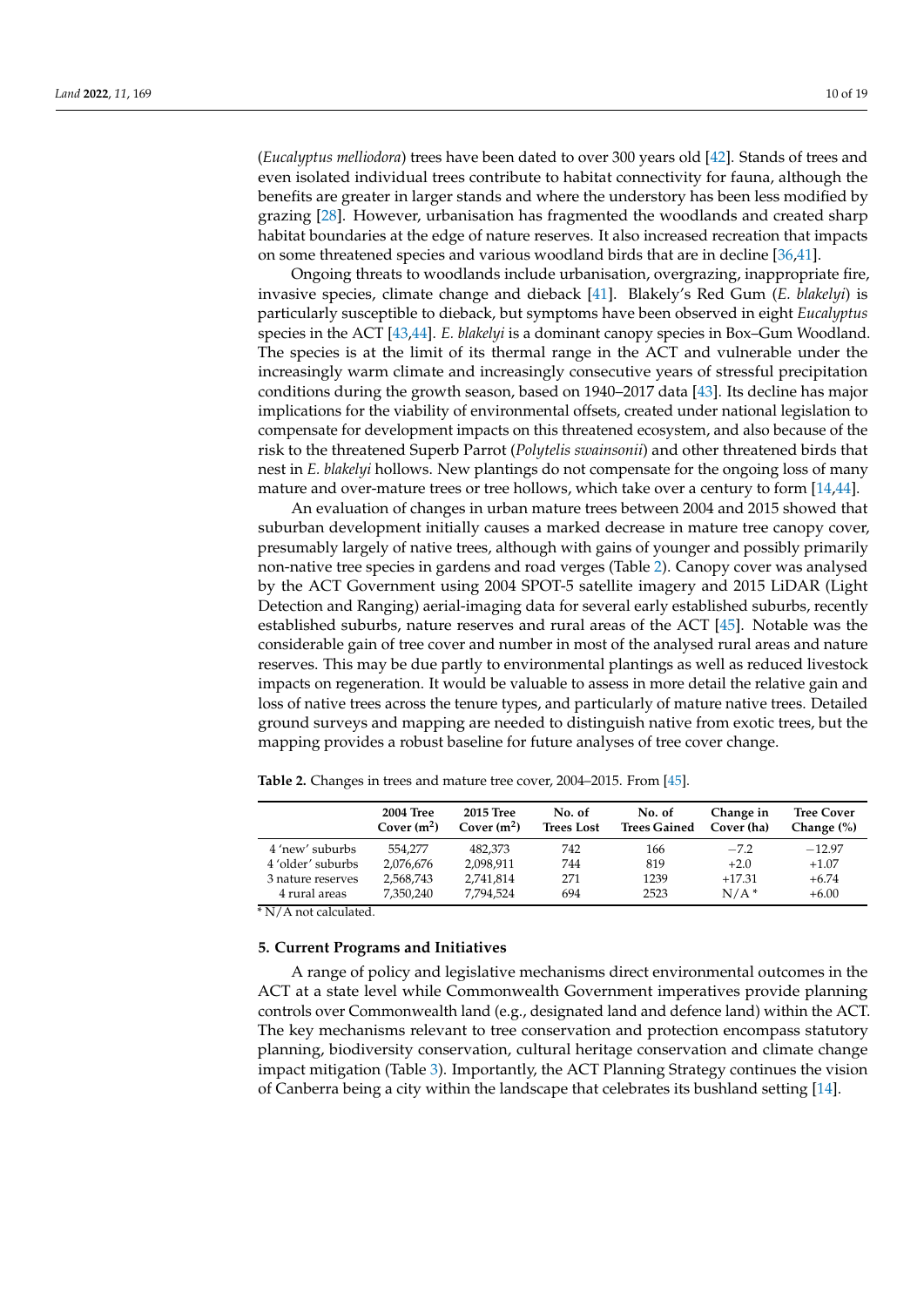| Policy/Legislative<br>Mechanism                                                      | Jurisdiction * | <b>Scope Regarding Tree</b><br><b>Conservation and Protection</b>                                                                                           |
|--------------------------------------------------------------------------------------|----------------|-------------------------------------------------------------------------------------------------------------------------------------------------------------|
| Statutory planning                                                                   |                |                                                                                                                                                             |
| Territory Plan                                                                       | <b>ACT</b>     | Statutory framework for planning<br>administration in the ACT<br>Strategic vision for a sustainable,                                                        |
| <b>ACT Planning Strategy 2018</b>                                                    | <b>ACT</b>     | competitive and equitable city that<br>respects the city in the landscape and is<br>responsive to the future and resilient<br>to change                     |
| National Capital Plan                                                                | Cwlth          | Strategic plan for Canberra and the<br>ACT to ensure planning and<br>development aligns with the city's<br>national significance                            |
| Biodiversity conservation                                                            |                |                                                                                                                                                             |
| <b>Nature Conservation</b><br>Strategy 2013-2023 and<br>Nature Conservation Act 2014 | ACT            | Outline biodiversity conservation<br>requirements, threatened species and<br>ecosystem action plans, reserve<br>management plans                            |
| Tree Protection Act 2005                                                             | <b>ACT</b>     | Protects registered and regulated trees<br>(excepting listed pest plants)<br>Subordinate to the Living                                                      |
| <b>Urban Forest Strategy</b>                                                         | ACT            | Infrastructure Plan. Aims to increase,<br>balance and diversify the urban forest<br>and partner with the community to<br>grow and maintain the urban forest |
| <b>Tree Management Policy</b>                                                        | Cwlth (NCA)    | Policy for tree management within the<br>Parliamentary zone<br>Protects Matters of National                                                                 |
| Environment Protection and                                                           |                | Environmental Significance, e.g.,                                                                                                                           |
| <b>Biodiversity Conservation</b><br>Act 1999                                         | Cwlth          | threatened or migratory species,<br>threatened ecosystems and<br>Ramsar sites                                                                               |
| Cultural heritage conservation                                                       |                |                                                                                                                                                             |
| Heritage Act 2004 and ACT<br>Heritage Register<br>Climate change impact mitigation   | <b>ACT</b>     | Protects Aboriginal scarred trees and<br>sacred landscapes                                                                                                  |
| Living infrastructure Plan:<br><b>Cooling the City</b>                               | ACT            | Strategic actions for city growth that is<br>more resilient to climate change, i.e., a<br>climate-wise, prosperous, healthy city<br>and nature in the city  |

<span id="page-10-0"></span>**Table 3.** Regulatory mechanisms in the ACT relevant to tree conservation. The policies with specific tree-related targets are in bold.

\* Cwlth = Commonwealth Government; NCA = National Capital Authority.

The key ACT policies with specific tree-related targets or a focus on forest condition and biodiversity outcomes are the Nature Conservation Strategy, the Urban Forest Strategy and the Living Infrastructure Plan. Collectively, these policies aim to conserve the city's landscape and biodiversity, address key threatening processes such as the loss of mature native trees, address urban heat and urban sprawl, and engage the community in recreational use, appreciation, growth and maintenance of living infrastructure. Similarly, the National Capital Authority drafted a Tree Management Policy in 2021 to ensure that landscape maintenance plans on Commonwealth-controlled land integrate tree and heritage management planning for the national benefit.

Considerable work is occurring towards these aims and achieving sustainable development outcomes. It includes (i) regulatory update, (ii) inventory, (iii) mapping, (iv) asset valuation and management, (v) research and (vi) stakeholder engagement.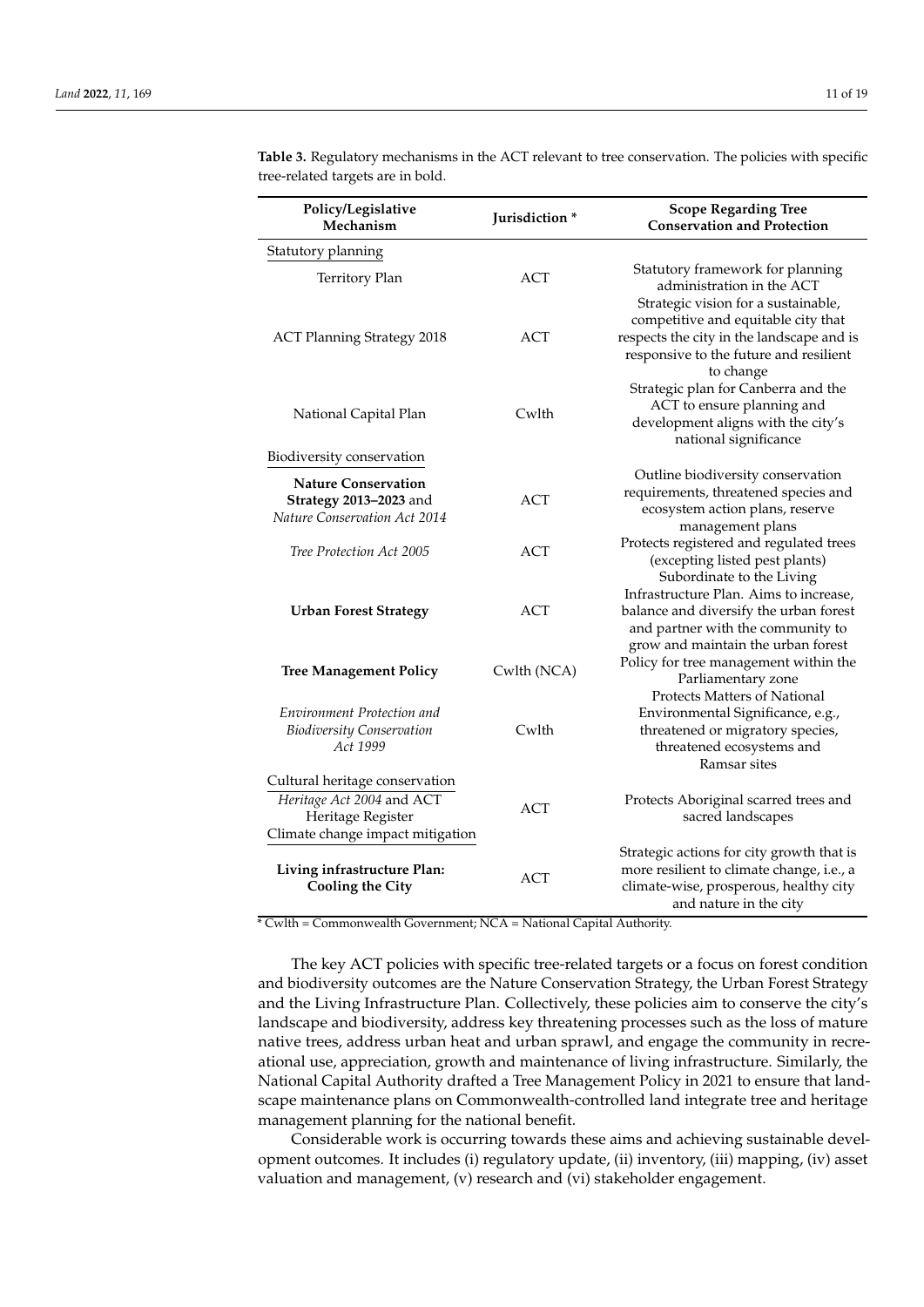#### *5.1. Regulatory Renewal*

A review and reform through 2019–2022 of the ACT's planning system will lead to revised planning legislation, a new Territory Plan and new district strategies that determine the city's development and the government's aspirations for its growth. The intended outcomes are to deliver a liveable, sustainable, resilient and diverse Territory for future generations.

In parallel, a review and update of the ACT's *Tree Protection Act 2005* is underway. This will increase focus on tree protection and conservation issues (e.g., tree habitat values) rather than the current emphasis on regulating removal [\[14\]](#page-17-13). The new Urban Forest Bill will work alongside a draft variation to the Territory Plan (DV369) to increase protection on leased land for existing canopy trees including safe mature native trees, while making room for trees during development and ensuring that canopy trees approved for removal are replaced with new plantings. The draft variation proposes higher requirements for minimum planting area, along with new requirements for plantings. The Living Infrastructure Plan aims to increase tree canopy cover (or equivalent) to 30% and ground-surface permeability to 30% across the urban area by 2045. Urban canopy cover is on track towards the target, being estimated as 22.5% in 2020. The extent of permeable surfaces in urban Canberra has been estimated as 42%, already exceeding the target at a large-scale; however, issues with stormwater flooding, waterway pollution and altered hydrology in reserves near urban development show that further research and finer-scale assessment is needed to reduce these impacts.

The Urban Forest Bill assists in landscape protection by encouraging brownfield rather than greenfield development through a 70% urban infill target. In addition, an action plan has been prepared to address the loss of mature native trees (including hollow-bearing trees). Lack of recruitment has been recognised as a key threatening process under the *Nature Conservation Act 2014* with impacts on at least four threatened birds. The action plan aims to protect existing mature native trees, increase recruitment and survival of young native trees, and enhance the ecological context of mature and young native trees.

#### *5.2. Inventory*

Identification of natural assets such as mature native trees, regulated and registered trees, and culturally significant trees is essential to guide onground management and prevent inadvertent damage and loss. On land managed by Transport Canberra and City Services, an asset management system is expanding to include public urban trees. Similarly, the Environment, Planning and Sustainable Development Directorate is developing spatial databases and asset systems for recording values including significant trees in the nature reserve and national park estate. There are now an estimated 770,000 trees on leasehold land in Canberra and a similar number on public land.

A cultural heritage database is also being developed, but conversations are needed about how best to manage intangible as well as tangible heritage. For example, conservation of some trees of significance to the Ngunawal Traditional Custodians requires that line of sight be maintained between the tree and other landscape features [\[46\]](#page-18-29).

#### *5.3. Mapping*

SPOT-5 satellite imagery and LiDAR aerial-imaging data are being used to develop a tree canopy coverage and canopy height model for the ACT. The identification and mapping of mature and remnant native trees will assist with native tree protection in urban areas under the Urban Forest Strategy. The 2020 LiDAR data are being used to track progress towards the 30% urban canopy cover target.

The LiDAR data also provided underpinning evidence to the ACT Scientific Committee about the loss of mature native trees across the Territory, which assisted in the listing of the Loss of Mature Native trees as a Key Threatening Process under the Nature Conservation Act. Studies of dieback in the critically endangered Box–Gum Woodland across the Territory also drew on LiDAR imagery from 2004 to 2017 and were able to establish measurable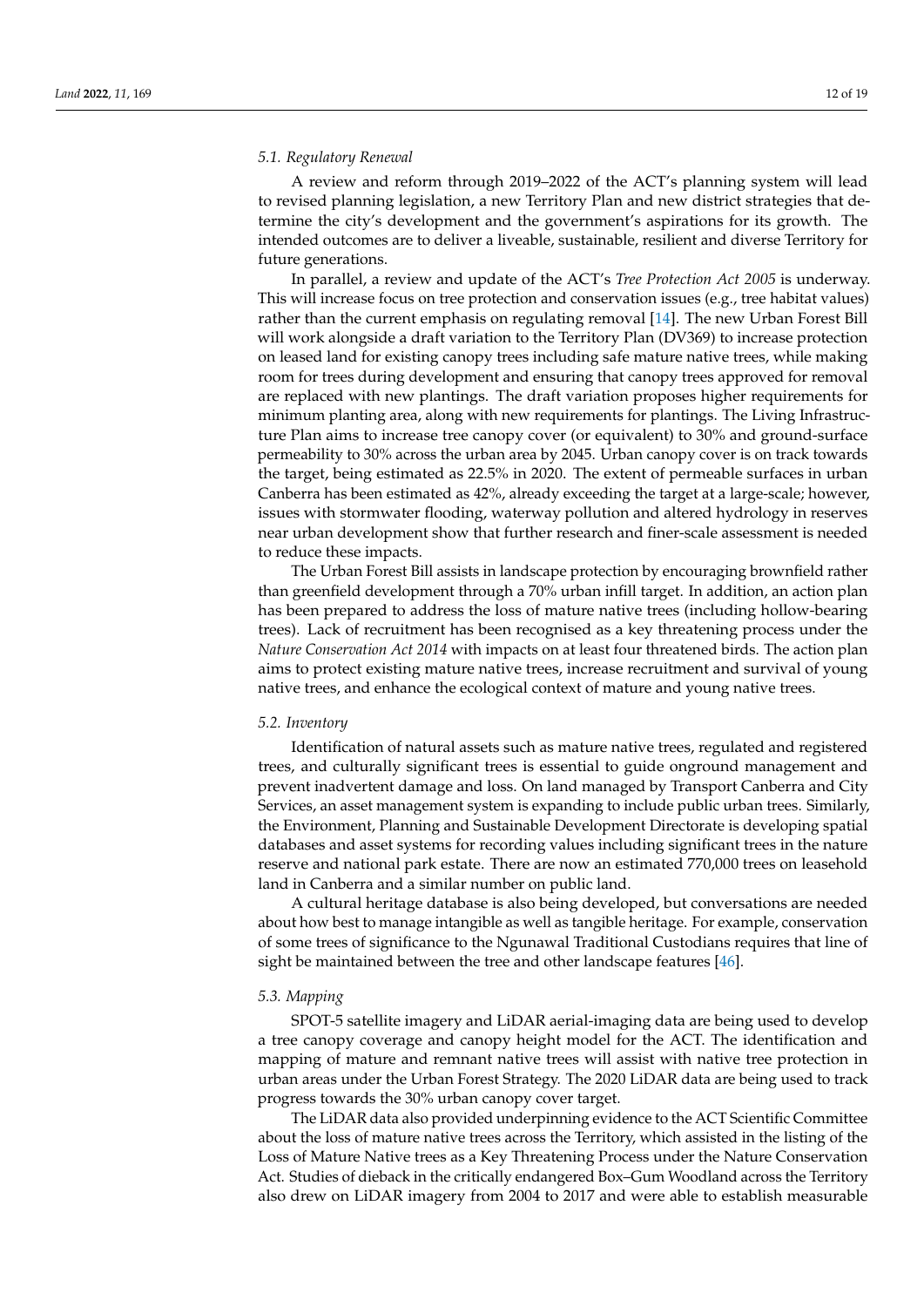changes in woodland condition through time [\[43](#page-18-26)[,47\]](#page-18-30). These analyses will be revisited with later data to better understand dieback trends and risks to offsets with susceptible *Eucalyptus* species.

#### *5.4. Asset Valuation and Management*

More broadly, the use of environmental economic accounting is being explored in the ACT as a tool to analyse development issues, assess policy options and promote decision making that incorporates the stocks and flows of environmental assets and the consequential benefits and beneficiaries of those flows. Preliminary work has been undertaken on water accounts and for state of environment reporting, and is proposed for biodiversity assets in an urban development context.

The ACT's target for increased urban canopy cover aims to assist with mitigating local impacts of climate change. Discussions are ongoing about canopy cover equivalence such that other green/blue infrastructure (e.g., green rooves, shrub beds, wetlands and rain gardens) could contribute to achieving this target. A key challenge is to match site and landscape context to appropriate species form, and leaf characteristics to the climatic imperative; for example, deciduous non-native trees in sites needing summer shade also reduce air temperatures, local native species enhance habitat connectivity to reserves, and native groundcover plants beneath native trees in suburban parks support tree condition but also reduce maintenance costs. The choice between native and non-native trees is not clear-cut; shade from some deciduous trees can reduce air temperatures up to 15 ◦C on hot days but the trees may not be drought and heatwave resistant [\[48\]](#page-18-31).

The ACT Government works with key stakeholders and the community to retain as many trees as possible. The Canberra Tree Network brings together ACT and national government staff with representatives from neighbouring councils, universities, the government nursery, Parliament House, the National Botanic Gardens and the National Arboretum to share information about programs and Tree Week activities. Within the urban leasehold land context, the Government has trained staff to create hollows in standing dead trees to alleviate the loss of these features from development. Nevertheless, in 2018/19, 1731 tree removal applications were approved from 2320 submissions.

### *5.5. Research*

A Tree Canopy Equivalence Tool and methodology was developed to calculate the equivalence of alternate blue/green infrastructure to trees and shrubs of over 3 m height. This research built on the mapping of other living infrastructure types to quantify the benefits and equivalence of ten disparate forms of living infrastructure. However, the results were constrained due to limited input data. Importantly, such a tool may cause perverse policy outcomes such as where exotic lawn with a high level of equivalence may overwhelm the tree canopy target. It is critically important that the environmental (and socio-cultural) benefits of native species are maximized wherever possible given their overall decline and the threatened status of some native species and ecosystems.

Similarly, the social and heritage benefits of exotic trees in the urban context need to be considered in light of their impact on native ecosystems. For example, many of Canberra's waterways have water quality problems and the LiDAR-derived maps of urban tree cover density can be used to assess leaf litter deposition and the associated adverse impacts of nutrient loads on waterways.

The mapping of mature native trees will be used as part of critical habitat identification and mapping for hollow-dependent threatened bird species such as the Superb Parrot and Gang-Gang Cockatoo (*Callocephalon fimbriatum*). Research on the ecology and flight paths of these species using GPS trackers on birds will assist in understanding the importance of particular trees in the landscape. When incorporated with climate change projections, these data can inform where habitat supplementation (e.g., tree plantings, created hollows and provision of nest boxes) and additional conservation to ensure landscape-scale habitat connectivity are needed. Experimental research on the benefits of dead mature trees has led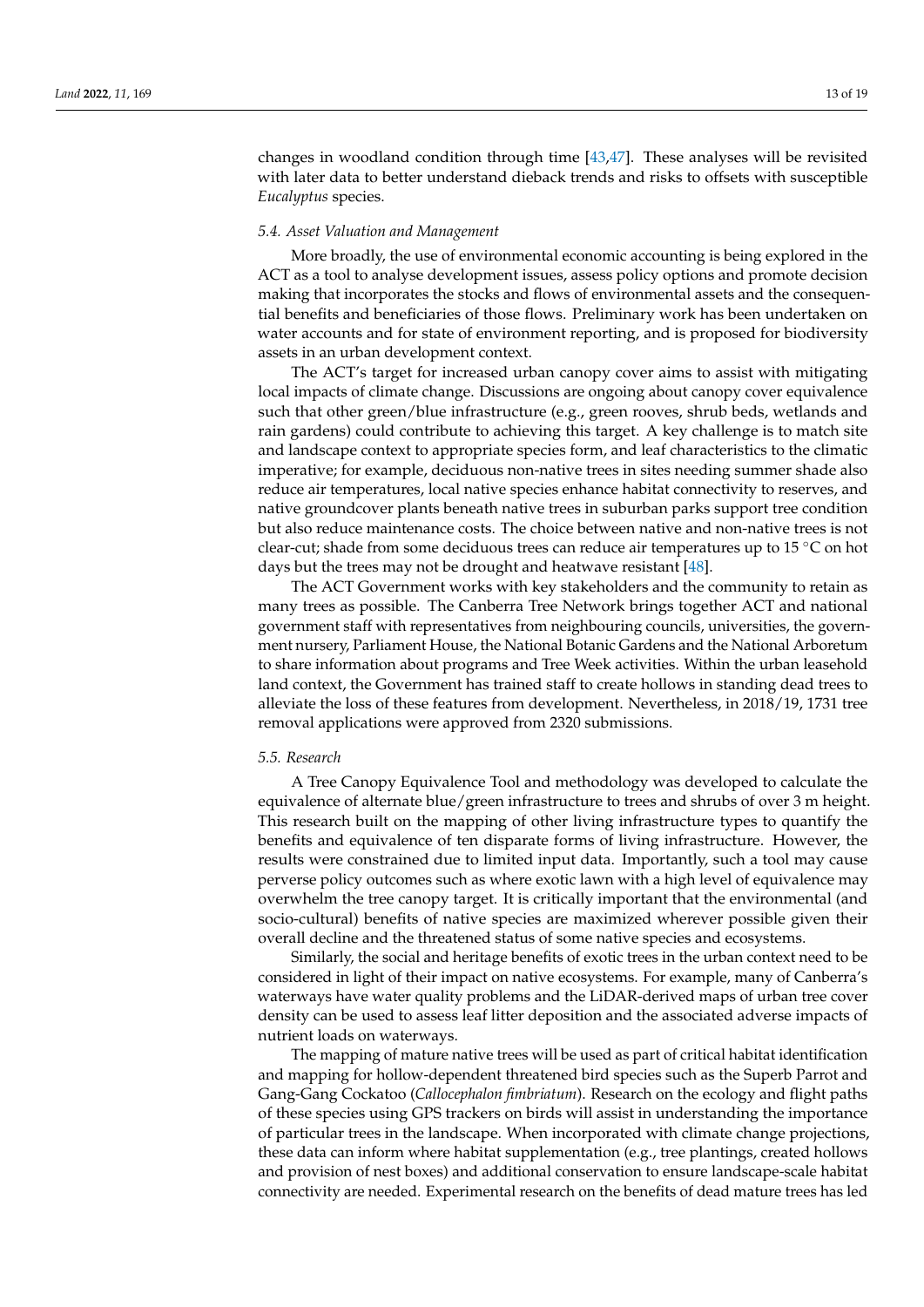to their increased retention and the reinstatement of some that were removed from urban development sites into offset reserve areas.

#### *5.6. Stakeholder Engagement*

Given the losses of mature trees across the urban area, planting is an essential component of achieving the 30% tree canopy cover target. The ACT Government is planting 54,000 trees between 2020 and 2024. It provides support to three catchment coordination groups for ecosystem restoration and offers grants to over 60 community groups and stakeholders through environment grants and 'nature in the city' grants. Community representatives are able to discuss concerns and government planning through a Biodiversity Conservation Forum initiated in 2021. National government funding is also contributing to protecting and connecting endangered woodlands.

Demonstration sites and information dissemination contribute to an informed population. The Whitlam Display Village is trialing innovative living infrastructure solutions including passive irrigation, permeable driveway surfaces and street tree planting. A Climate-wise Landscape Guide is being prepared to assist developers and homeowners create climate-wise landscapes, while government-commissioned research informed publicly available standards identifying trees that are suitable in a climate change context.

One community-led project in late-2019 transformed a small urban 'pocket' park in south-western Canberra. The park is a remnant of Box–Gum Woodland with several 200–300 year old trees. Its landscape location suggests that it was a damp biodiverse woodland gully prior to European settlement. However, heavy infestation with invasive exotic grasses (African Lovegrass *Eragrostis curvula*, Chilean Needle Grass *Nassella neesiana*) led an influential government advisor to consider the site too degraded to warrant restoration.

Nevertheless, the local community persisted and received a small AU\$12,500 government grant. They used the funds to manually remove invasive grasses, solarise soil to kill the weed seedbank, and create wide, shallow berms and swales around contours using treated soil to slow water movement and increase water retention on site. An excavator was brought in to experiment with methods for weed seedbank removal and reducing soil compaction to increase plant rooting depth. A rock flume was created to redirect stormwater from upslope impermeable surfaces (i.e., roads and footpaths) into the park as an ephemeral creek with plantings of native groundcover species to filter pollutants.

The revegetation focused on restoration of the structure and composition of the original understory of the woodland, changing the soil nutrient status to favour native rather than exotic plants, and repairing hydrological function. Planting of rows of native sedges within the dripline of old native trees created a pedestrian barrier and an area for retention of fallen timber, which is perceived as a risk by some members of the community. The actual risk of harm due to tree failure in Canberra is very low, around 1 in 15,000,000 deaths due to accidental tree failure and 1 in 189,000,000 deaths inside a house from tree failure, compared to 1 in 20,000 from driving and 1 in 13,500 from melanoma [\[49\]](#page-18-32). However, responding to this health and safety issue alleviated local concerns. After only two years, there is an increased number of native butterflies and birds on site and native shrub and tree seedlings emerging from the remnant soil-stored seedbank; meanwhile, invasive grasses are very limited in treated areas.

The overarching intention was to develop a method that could be applied in other parks. The project initiator trialed research and novel restoration methods in keeping with the urban context and the social and economic limitations of urban sites. This included how the community used the area, the presence of underground and above-ground utilities, and the need for cost-effective maintenance. The community responded by volunteering their time and labour to the project and ongoing maintenance because they understood its value. This created greater neighbourhood connection, ownership of the project and interest in the site with residents reporting noticeable cooling effects and mental health benefits. 'Cues to care' were used, including signage, flowering plants and patterns of mown grassed walkways, which signal intentional human maintenance and valuing of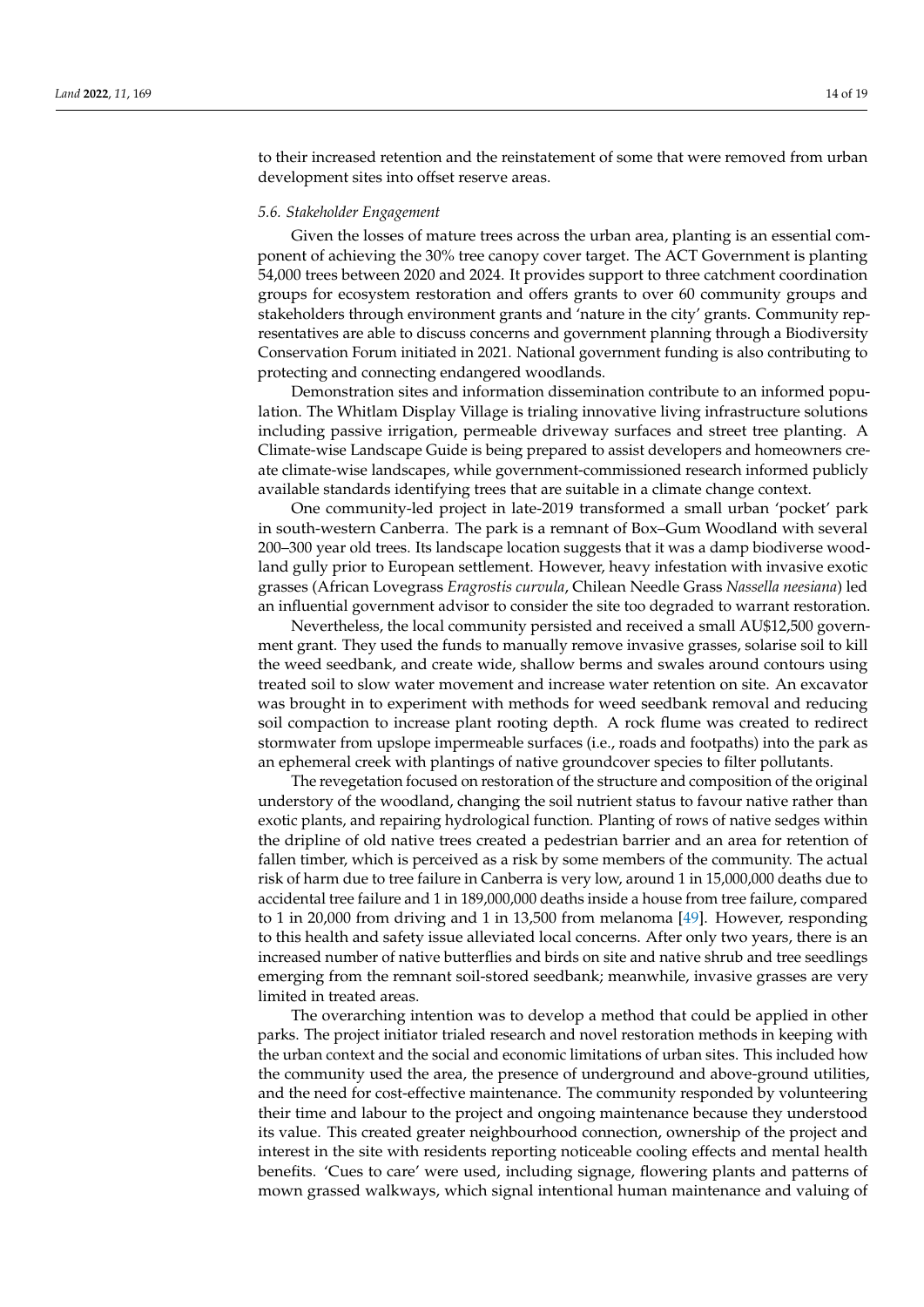the site [\[50\]](#page-18-33). They create opportunities for challenging a culturally aesthetic paradigm of manicured trees with a mown grass understory. In providing something familiar and recognisable, they allow people to learn to value the unfamiliar beauty and function of complex habitat structures.

The project highlights the importance of community engagement, education and directly addressing the costs and externalities of suboptimal practices. Constant mowing damages hydrological processes, is costly, and unsanitized equipment has spread ecologically transforming weeds [\[14\]](#page-17-13). Meanwhile, risk-averse perspectives about accidental tree failure contributed to the removal of many mature and hollow-bearing trees [\[14\]](#page-17-13). Championing alternative approaches focused on restoring ecological function provided cost-effective social and biodiversity conservation outcomes.

#### **6. Discussion and Conclusions**

Human agency and relationships with the environment of the Canberra region are inherent, essential elements in its changing landscape from pre-European to present times. By focusing on treed ecosystems, we can understand the city and its landscape as an evolving process of interactions between nature and culture, tangible and intangible heritage, that have created the special character or genius loci of the city [\[1\]](#page-17-0). Canberra is a uniquely planned, idealized city [\[1,](#page-17-0)[18\]](#page-18-1) in a landscape with an active human presence of at least 25,000 years, a landscape that represents a palimpsest with an archive of messages about the past [\[26\]](#page-18-9). Deliberative engagement with this landscape has been a primary influence at a diffuse level for thousands of years and at a documented intensive level for just over 100 years. Through the four temporal phases described here for the Canberra region, there have been various indicators of these culture–nature relationships, some of which are common amongst the phases.

Firstly, the tree-dominated ecosystems have been altered substantially by people, for tangible and intangible outcomes. Early settlers extensively cleared local woodlands to enhance areas for stock grazing and utilized timber resources for fencing and housing. Most of the trees that they planted were familiar European species, reminiscent of their origins and in keeping with colonial planting preferences. Later, city planners, officials and residents introduced extensive numbers and types of tree species to enhance landscape aesthetics and provide shelterbelts, greenways, urban parks and gardens for environmental and recreational purposes. Many of these trees also were European or North American species, particularly in formalized plantings. Despite some early interest in the horticultural use of local native plants, it was not until the 1970–1980s that they dominated some suburban and iconic area plantings in the Parliamentary zone. The First Nations people, the Ngunawal, also manipulated local forests through deliberate use of fire to enhance utilitarian needs, such as food and material resources, and create accessible pathways across the landscape. Some trees also held intangible values for Ngunawal people; for example, signifying connections between culturally significant landscape features.

A second indicator of this cultural landscape is in the various, often overlapping ways in which people have related to elemental features: topography, ecotones and sunlight. Major topographical features including mountains were named by Ngunawal people and many had ceremonial or spiritual importance [\[26\]](#page-18-9); for example, Mt Ainslie is a culturally significant women's place for Ngunawal women and Black Mountain is a culturally significant men's place for Ngunawal men. The mountains, hills and ridges also were intrinsic elements of Griffin's design for the cityscape. Similarly, waterways represented pathways for Ngunawal people with many culturally important sites nearby, and were the first areas to be settled by Europeans. Ecotones such as land and water junctions were richest in resources [\[26](#page-18-9)[,27\]](#page-18-10). Moreover, the lake formed from damming of the Molonglo River shows this temporal continuity of the importance of the water–land interface—it was the centrepiece of the city's design and is now a major recreational, aesthetic, social and touristic resource, with increasing multi-storey residential developments adjacent. Another aspect of this theme is sunlight, which is explicitly accounted for in Griffin's municipal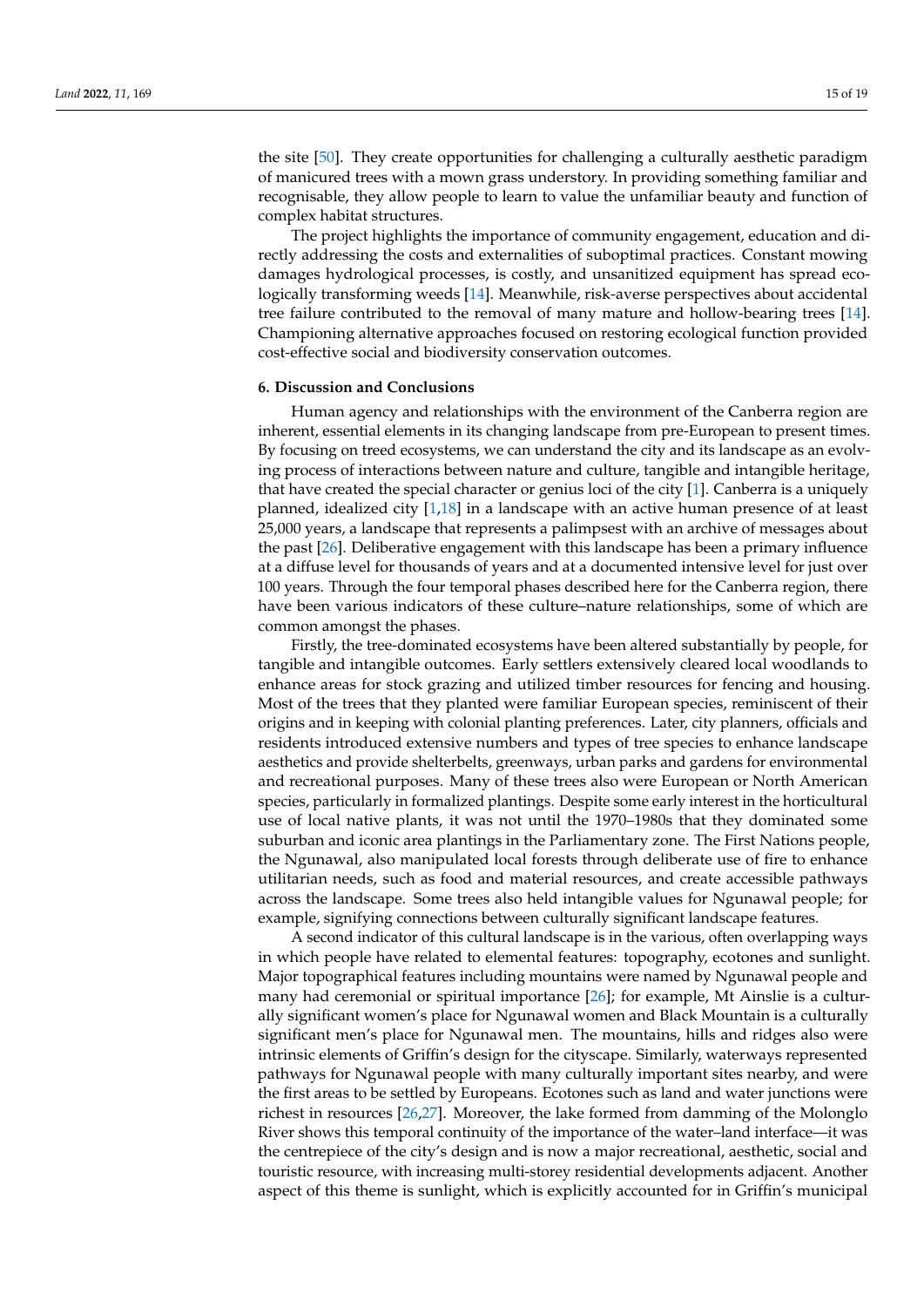planning but also important traditionally to Ngunawal people. Ngunawal sites occur across the landscape and Kabaila [\[26\]](#page-18-9) considered that their only predictable characteristics are that campsites are likely to occur on gentle slopes with a north-western to north-eastern aspect, thereby maximising sunlight.

Thirdly, Canberra is the seat of government but the site of Parliament House was also a major meeting place for multiple Aboriginal language groups. Likewise, there are other monuments or important infrastructure now located on sites that were significant to Ngunawal people (e.g., the Botanic Gardens is on a former corroboree ground and a nearby university oval was a hunting ground [\[31\]](#page-18-14)). An overlay of human movement has also occurred, with Ngunawal pathways being used by stockmen and explorers, and many later being converted to European roadways [\[26\]](#page-18-9).

This rich history of human engagement and overlays of inter-relationships with, and modifications of, the local landscape reflect an evolution of social values, needs and ecological connections that have sustained people in different but similar ways. The nature–culture connection has become embedded throughout the city's parks and open space as a consequence of considered legislation and design planning [\[14,](#page-17-13)[21,](#page-18-4)[34\]](#page-18-17). Yet, ongoing population growth, suburban expansion, urban densification, resource demands, biodiversity loss and climate change are imposing considerable pressures on the bushland and grasslands, landscape setting and connectivity of ecosystems. Some argue that recent governments have compromised the landscape, sustainable planning outcomes and the original design philosophy in preference for economically oriented objectives including job growth and urban densification (e.g., [\[14,](#page-17-13)[17,](#page-18-0)[19,](#page-18-2)[26\]](#page-18-9)). Since self-government in 1988, new suburbs have largely comprised small urban plots dominated by large houses with little green space, mature trees, soil permeability or native species habitat, and high-rise buildings, without regard for the historic landscape [\[1](#page-17-0)[,26\]](#page-18-9).

While densification and consolidation do reduce pressure on the city's surrounding natural environment, they challenge the feasibility of protecting adequate natural landscape, biodiversity values and native species' habitat corridors throughout the cityscape as well as the landscape and the cultural heritage that is intrinsic to its character [\[1\]](#page-17-0). Biodiversity and cultural heritage conservation are underlain by national and state-level policy and legislation. However, it is recognised that maintaining the current density of urban development (i.e., 1080 residents per  $km^2$ ) for a projected population even of 600,000 in 2041 is ecologically unsustainable, inefficient with regard to sustainable transport, and increases pressures on agricultural land and environmentally sensitive areas [\[12\]](#page-17-11). Additionally, the population is highly transient and around half of the population growth is from overseas migration, and thus, inhabitants are potentially unfamiliar with local landscape values. Nevertheless, the high proportion and usage of Canberra's urban reserves, the latter particularly notable during the COVID-19 pandemic, as well as a high level of community volunteerism and restoration initiatives and government policies and programs (see [\[14\]](#page-17-13)) demonstrate a growing willingness and commitment to experience and retain the city's landscape character and natural values.

Achieving biodiversity and cultural heritage conservation is dependent on collective, collaborative efforts across government, stakeholders and the community. Some of the planning mechanisms relate to ACT and some to Commonwealth objectives, and because there are multiple agencies within ACT Government with primary responsibility for these mechanisms, there is a need for deliberative review and integration to facilitate optimal outcomes across the breadth of intended approaches and complementarity of actions. Even within ACT Government, trees within a reserve and national park context are managed by the Environment, Planning and Sustainable Development Directorate whereas trees within an urban context are managed by Transport Canberra and City Services unless the trees are on national land, where they are managed by the National Capital Authority. The defence estate is managed separately again. Issues around infrastructure maintenance (e.g., pipes, electricity and telecommunications cables) also draw in the perspectives of utility organisations [\[14\]](#page-17-13). Coordination, communication and transparency across agencies,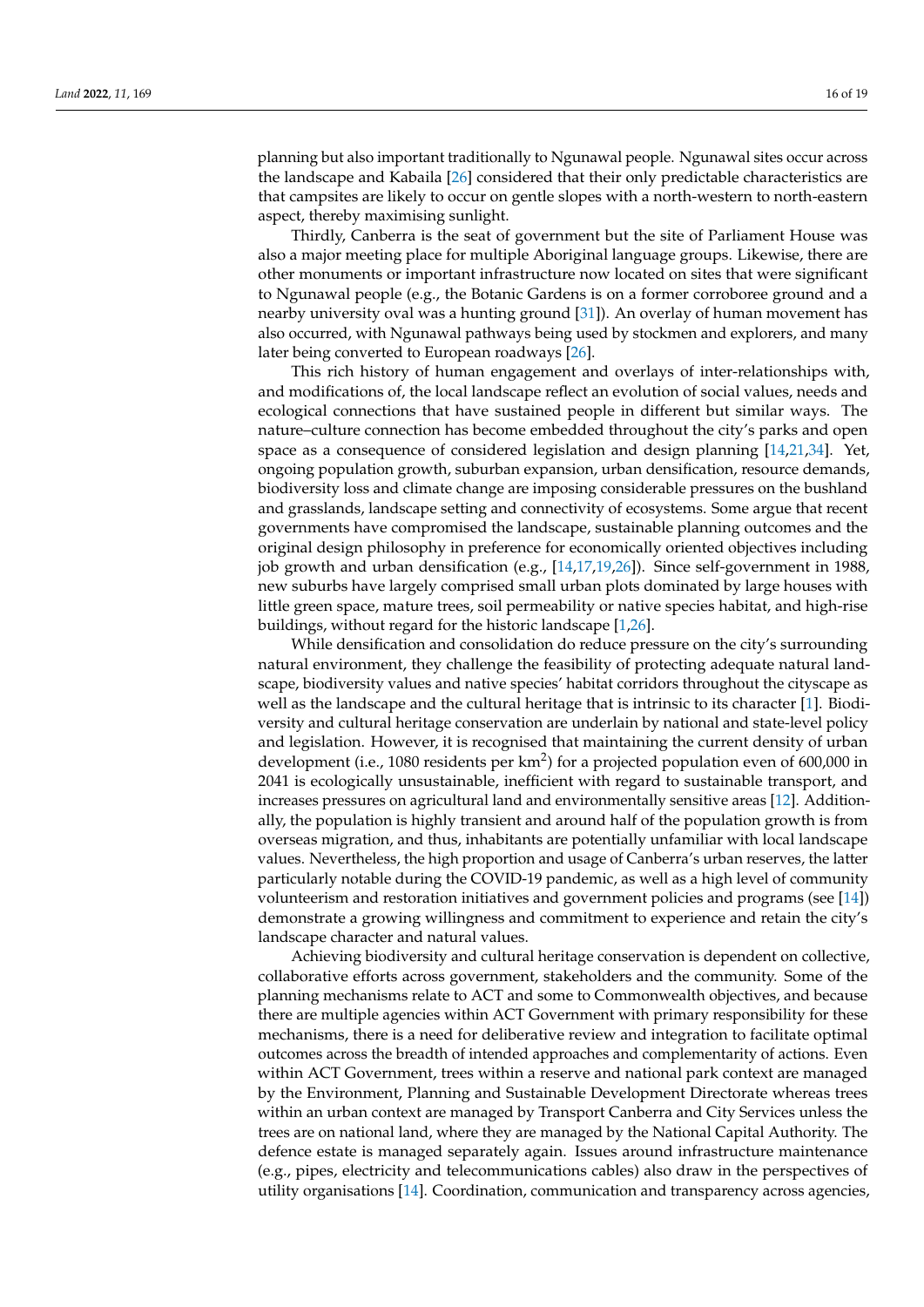government advisory and scientific committees, and research partners are, therefore, critical to effective outcomes-based decision making, as is commitment to best-practice approaches, long-term outcomes and maintenance of the urban forest and its natural and cultural values [\[14\]](#page-17-13).

Community engagement and stewardship in valuing, growing and maintaining the city's vegetation is another key aspect to achieving optimal biodiversity as well as social and economic outcomes. As demonstrated in the pocket park restoration example, community leadership can result in novel or experimental approaches that achieve unexpectedly good outcomes including a sense of community empowerment and connection [\[14\]](#page-17-13). Although a 'small win', strategic planning for community stewardship could be part of transformative macro-level changes towards sustainability [\[7\]](#page-17-6). Strong interest in the urban forest is already evident through a citizen's forum in 2018 that ranked street and park trees as the second highest priority among 14 municipal services [\[14\]](#page-17-13). The government policy intent is for all residents to have access to nature within a kilometre of their home in recognition of the benefits for health and wellbeing, as well as the social and economic benefits. This is supported by research from Japan showing the linkage between local green spaces and longer life expectancy [\[14\]](#page-17-13). However, it is paramount to address quality as well as quantity of green space [\[14\]](#page-17-13), particularly as urban infill progresses.

The intangible associative values now valued by many Canberran residents are a key part of a cultural landscape but also central to the deep relationship between First Nations people and their Country (landscape) [\[1\]](#page-17-0). The relationship of people and natural elements is part of the identity of a place and an inclusive sense of belonging, which can be experienced such as for tourism purposes but can also inspire people's attachment and desire to live in a place or as part of a community [\[1\]](#page-17-0). As a young city of just over 100 years old, with a populace that is highly transitory and dominated by people born elsewhere, there is a need to build a sense of connection to the city and landscape amongst Canberra's residents. In this, there is a clear opportunity to engage at a deeper level with a traditional Ngunawal perspective that emphasises personal experience and perception grounded in the inseparability of mind, body and environment [\[37\]](#page-18-20). Incorporation of an ecosystem approach, long-term intergenerational outcomes and First Nations peoples' cultural rights are embedded within our international biodiversity conservation frameworks. It may be that this custodial approach, focused on stewardship of natural and cultural values, is the missing ingredient in ensuring the city's ecological sustainability and long-term biodiversity conservation outcomes. An integrative policy could be developed for the Territory that acknowledges the nature–culture connections across urban and non-urban spaces, and clarifies the past, present and future needs and values of people in the landscape and how to best achieve them.

In conclusion, deliberative planning has been foundational in creating an exemplary city of global significance designed to integrate the natural values of the landscape's hills, ridges and valleys with the city's design, built infrastructure, cultural intentions, aesthetics and societal outcomes. This review demonstrates the considerable interface between culture and nature through human agency on landscape elements, and specifically the intentional modification of treed ecosystems for particular objectives. Through time, there have been differential relationships of people to the landscape including the importance of natural values. Strong visionary leadership is now imperative to reconcile the current diversity of visions and approaches. A landscape-level policy could optimise outcomes by embedding an ecological and Ngunawal sensibility in future planning. The heritage values can be respected while protecting the natural and cultural values that designate the city as the nation's Bush Capital and influenced Canberra being identified by the OECD in 2014 to 2020 as the world's most liveable region [\[51\]](#page-18-34) based on 11 indicators of wellbeing, including life satisfaction and environment. Key challenges relate to progressing an innovative, integrated approach that encompasses all natural and green spaces in the Territory, their values, and their socio-cultural importance. Imperative in this is coordination and engagement across all relevant groups with interests and responsibilities in particular locations, and building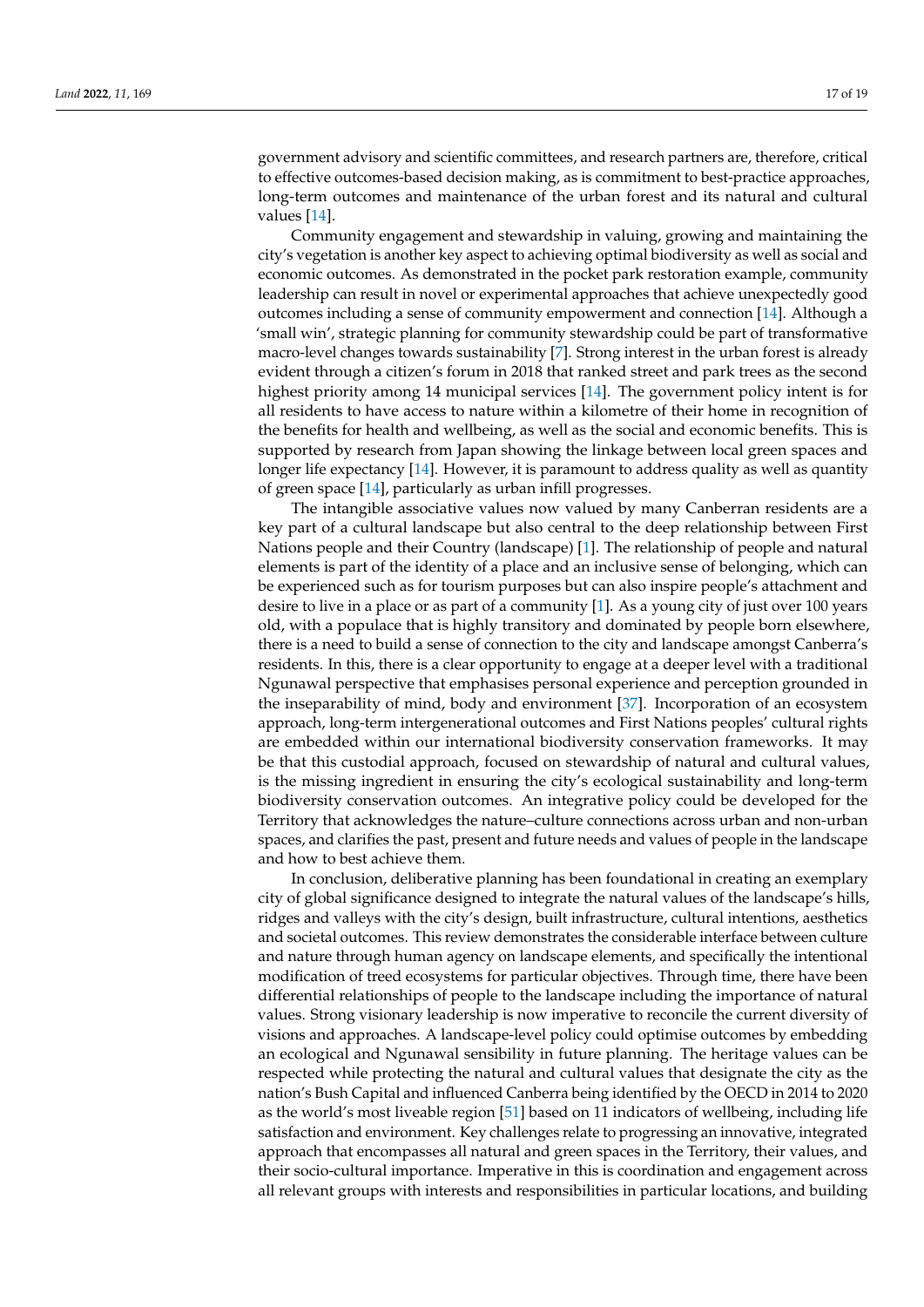connection amongst all residents to the city's landscape and values. Nature and culture need to be deeply understood to be well managed [\[14\]](#page-17-13) (p. 67), the facilitation of which goes beyond passive education and engagement, towards engendering a stewardship ethic and attachment to a place (or city) and its landscape.

**Funding:** This research received no external funding.

**Acknowledgments:** The author acknowledges the Ngunawal Traditional Custodians and their Elders past, present and future on whose land I live and work. The article benefited from the input of Ngunawal Traditional Custodians Wally Bell, Karen Denny and Mary Mudford, and various published literature referring to Ngunawal culture and landscape relationships. The article also draws on extensive programs in the ACT Government related to biodiversity conservation and living infrastructure planning. The author thanks Johannes Botha for information about tree canopy cover analyses in the ACT, and Alice Hathorn for her generous engagement and information about the Fowles Street Park restoration project. The author also thanks the academic editor, two anonymous reviewers, Åsa Ferrier, Bob Beeton and Karen Williams for their comments and advice, which improved the manuscript.

**Conflicts of Interest:** The author declares no conflict of interest.

## **Note**

<span id="page-17-16"></span> $1 1 -$  Australian First Nations languages are oral rather than written so spelling of words varies in written records. The author uses 'Ngunawal' here as the preference of her key contacts and as used in some of the referenced literature. 'Ngunnawal' is an alternative spelling preferred by some other local Traditional Custodians and the ACT Government.

#### **References**

- <span id="page-17-0"></span>1. Taylor, K. Cities as cultural landscapes. In *Reconnecting the City: The Historic Urban Landscape Approach and the Future of Urban Heritage*; Bandarin, F., Van Oers, R., Eds.; Wiley-Blackwell: Chichester, UK, 2015; pp. 179–202.
- <span id="page-17-1"></span>2. Williams, M. Ecology, imperialism and deforestation. In *Ecology & Empire*; Griffiths, T., Robin, L., Eds.; Melbourne University Press: Melbourne, Australia, 1997; pp. 169–184.
- <span id="page-17-2"></span>3. Butchart, S.H.M.; Walpole, M.; Collen, B.; van Strien, A.; Scharlemann, J.P.W.; Almond, R.E.A.; Baillie, J.E.M.; Bomhard, B.; Brown, C.; Bruno, J.; et al. Global biodiversity: Indicators of recent declines. *Science* **2010**, *328*, 1164–1168. [\[CrossRef\]](http://doi.org/10.1126/science.1187512) [\[PubMed\]](http://www.ncbi.nlm.nih.gov/pubmed/20430971)
- <span id="page-17-3"></span>4. Whitehorn, P.R.; Navarro, L.M.; Schröter, M.; Fernandez, M.; Rotllan-Puig, X.; Marques, A. Mainstreaming biodiversity: A review of national strategies. *Biol. Conserv.* **2019**, *235*, 157–163. [\[CrossRef\]](http://doi.org/10.1016/j.biocon.2019.04.016) [\[PubMed\]](http://www.ncbi.nlm.nih.gov/pubmed/32218608)
- <span id="page-17-4"></span>5. Olsson, P.; Folke, C.; Hughes, T.P. Navigating the transition to ecosystem-based management of the Great Barrier Reef, Australia. *Proc. Natl. Acad. Sci. USA* **2008**, *105*, 9489–9494. [\[CrossRef\]](http://doi.org/10.1073/pnas.0706905105) [\[PubMed\]](http://www.ncbi.nlm.nih.gov/pubmed/18621698)
- <span id="page-17-5"></span>6. Beeton, R.J.S.; Lynch, A.J.J. Most of Nature: A framework to resolve the twin dilemmas of the decline of nature and rural communities. *Environ. Sci. Policy* **2012**, *23*, 45–56. [\[CrossRef\]](http://doi.org/10.1016/j.envsci.2012.07.009)
- <span id="page-17-6"></span>7. McNeely, J.A. Conserving biodiversity: The key political, economic and social measures. In *Biodiversity, Science and Development: Towards a New Partnership*; di Castri, F., Younès, T., Eds.; CAB International: Wallingford, UK, 1996; pp. 264–281.
- <span id="page-17-7"></span>8. Cowling, R.M.; Egoh, B.; Knight, A.T.; O'Farrell, P.J.; Reyers, B.; Rouget, M.; Roux, D.J.; Welz, A.; Wilhelm-Rechman, A. An operational model for mainstreaming ecosystem services for implementation. *Proc. Natl. Acad. Sci. USA* **2008**, *105*, 9483–9488. [\[CrossRef\]](http://doi.org/10.1073/pnas.0706559105) [\[PubMed\]](http://www.ncbi.nlm.nih.gov/pubmed/18621695)
- <span id="page-17-8"></span>9. Folke, C.; Polasky, S.; Rockström, J.; Galaz, V.; Westley, F.; Lamont, M.; Scheffer, M.; Österblom, H.; Carpenter, S.R.; Chapin, F.S., III; et al. Our future in the Anthropocene biosphere. *Ambio* **2021**, *50*, 834–869. [\[CrossRef\]](http://doi.org/10.1007/s13280-021-01544-8) [\[PubMed\]](http://www.ncbi.nlm.nih.gov/pubmed/33715097)
- <span id="page-17-9"></span>10. Jacobson, C.; Hughey, K.F.D.; Lynch, A.J.J.; Nursey-Bray, M.; O'Connell, M.; Munro, P.G.; Vella, K.; Whiley, D.; Dovers, S.; Carter, R.W. Twenty years of pacifying responses to environmental management. *Australas. J. Environ. Manag.* **2014**, *21*, 143–174. [\[CrossRef\]](http://doi.org/10.1080/14486563.2014.917594)
- <span id="page-17-10"></span>11. Ruckelshaus, M.; McKenzie, E.; Tallis, H.; Guerry, A.; Daily, G.; Kareiva, P.; Polasky, S.; Ricketts, T.; Bhagabati, N.; Wood, S.A.; et al. Notes from the field: Lessons learned from using ecosystem service approaches to inform real-world decisions. *Ecol. Econ.* **2015**, *115*, 11–21. [\[CrossRef\]](http://doi.org/10.1016/j.ecolecon.2013.07.009)
- <span id="page-17-11"></span>12. ACT Government. *ACT Climate Change Strategy 2019–25*; ACT Government: Canberra, Australia, 2019.
- <span id="page-17-12"></span>13. Watson, F.K. *A Brief History of Canberra—The Capital City of Australia*; Federal Capital Press: Canberra, Australia, 1927.
- <span id="page-17-13"></span>14. Standing Committee on Environment and Transport and City Services (SCETCS). Inquiry into Nature in Our City. 2020. Available online: [https://www.parliament.act.gov.au/\\_\\_data/assets/pdf\\_file/0005/1480091/9th-ETCS-10-Inquiry-into-Nature-in-Our-](https://www.parliament.act.gov.au/__data/assets/pdf_file/0005/1480091/9th-ETCS-10-Inquiry-into-Nature-in-Our-City.pdf)[City.pdf](https://www.parliament.act.gov.au/__data/assets/pdf_file/0005/1480091/9th-ETCS-10-Inquiry-into-Nature-in-Our-City.pdf) (accessed on 13 November 2021).
- <span id="page-17-14"></span>15. Fitzgerald, A. *Historic Canberra 1825–1945. A Pictorial Record*; Griffin Press: Salisbury, Australia, 1977.
- <span id="page-17-15"></span>16. Murphy, G.P. *Parks and Gardens in Canberra. Origins and Foundation 1911–20, Thirty Green Years 1921–51*; Department of the Capital Territory: Canberra, Australia, 1979.